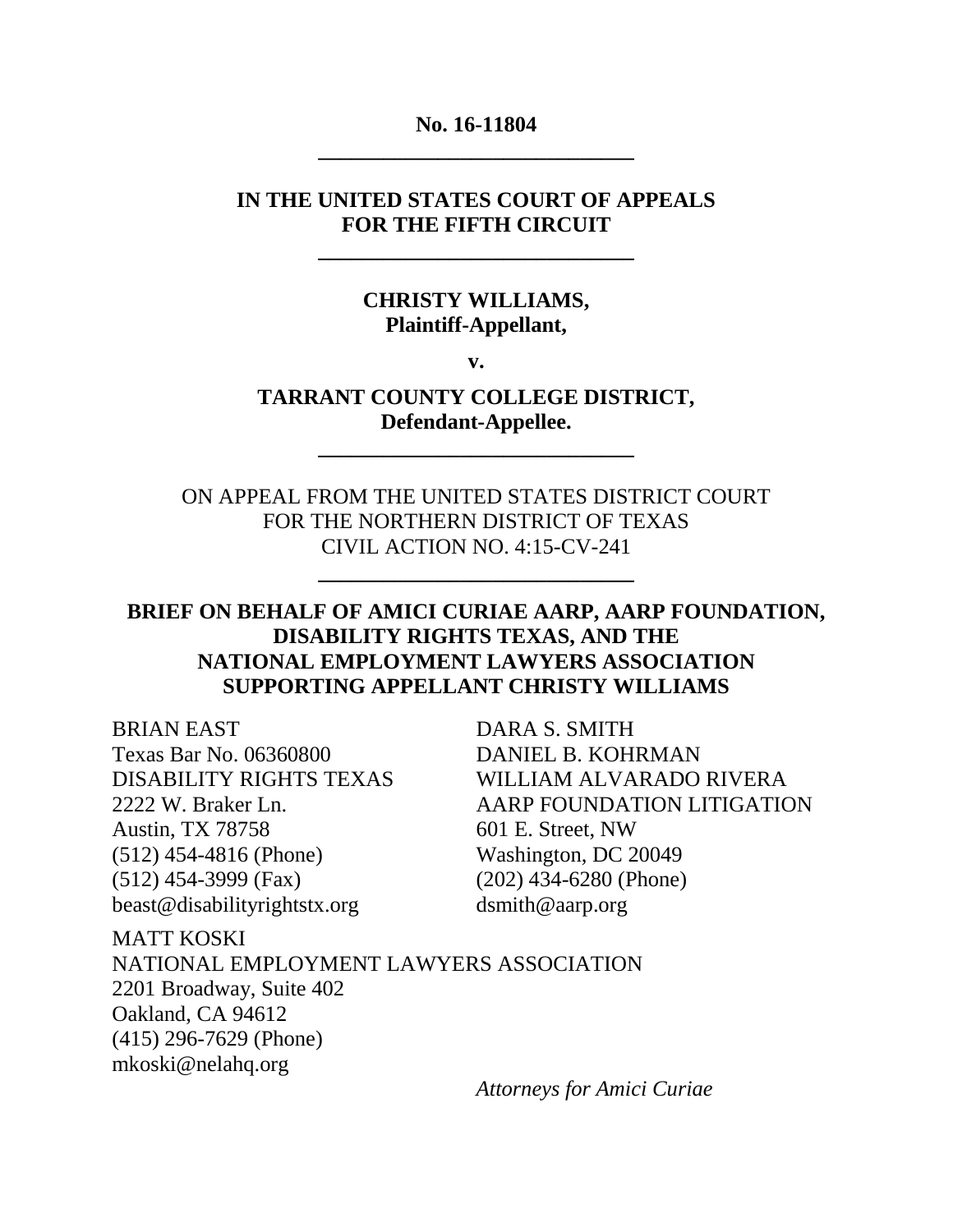### **CERTIFICATE OF INTERESTED PERSONS**

- (1) No. 16-11804; *Christy L. Williams v. Tarrant County College District.*
- (2) The undersigned counsel of record certifies that the following listed

persons and entities described in the fourth sentence of Rule 28.2.1 have an interest

in the outcome of this case. These representations are made in order that the judges

of this Court may evaluate possible disqualification or recusal.

## **Amici curiae in support of Plaintiff-Appellant: AARP, AARP Foundation, Disability Rights Texas, and the National Employment Lawyers Association**

### **Plaintiff Christy Williams**

### **Defendant Tarrant County College District**

### **Attorneys:**

### **For amici curiae**:

Brian East, Disability Rights Texas Daniel B. Kohrman, AARP and AARP Foundation Dara S. Smith, AARP and AARP Foundation William Alvarado Rivera, AARP and AARP Foundation Matt Koski, National Employment Lawyers Association

**For Plaintiff William:** Donald E. Uloth, Donald E. Uloth, P.C.

### **For Defendant TCCD:** Lu Pham and Lauren H. McDonald, Dowell Pham Harrison, LLP

 /s/ Brian East BRIAN EAST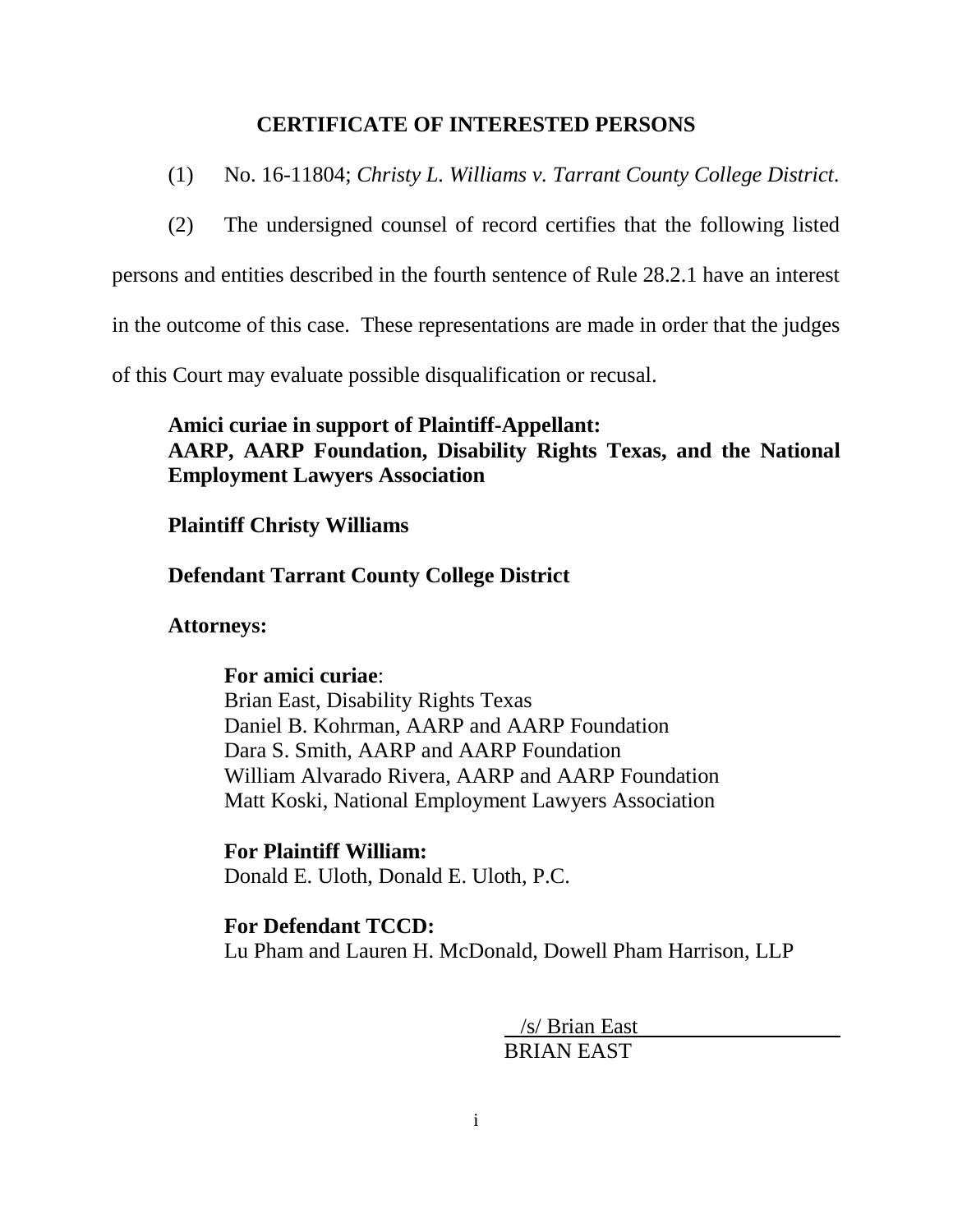### **RULE 29(c)(5) STATEMENT**

Pursuant to Fed. R. App. P  $29(c)(5)$ , amici certify that: (A) no party's counsel authored this brief in whole or in part; (B) no party or party's counsel contributed money that was intended to fund preparing or submitting the brief; and (C) no person—other than the amicus curiae, its members, or its counsel—contributed money that was intended to fund preparing or submitting the brief.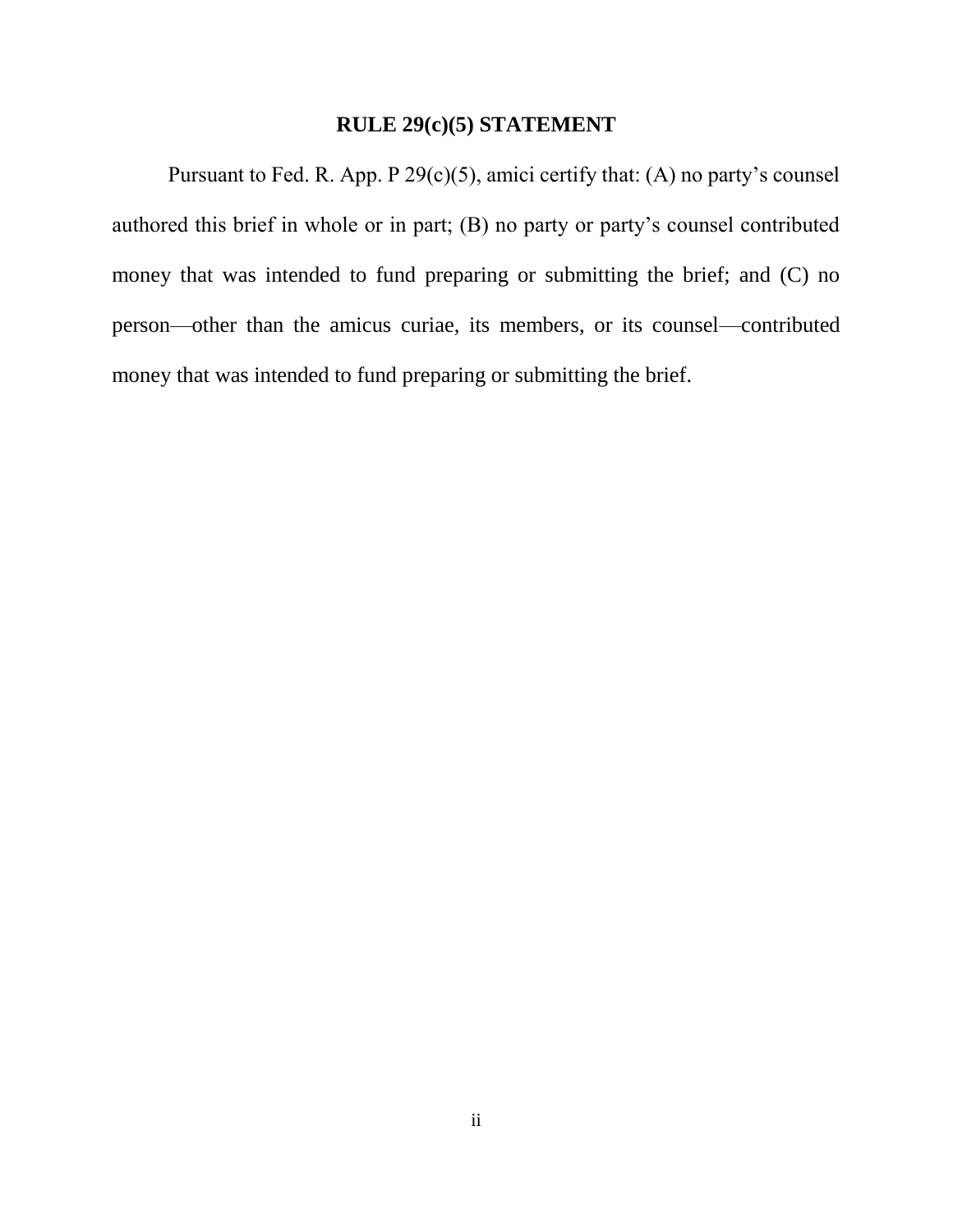# **TABLE OF CONTENTS**

|    |            | <b>IDENTITY OF AMICI CURIAE AND STATEMENT OF INTEREST 1</b>                                                                                                                                                                                    |  |
|----|------------|------------------------------------------------------------------------------------------------------------------------------------------------------------------------------------------------------------------------------------------------|--|
|    |            |                                                                                                                                                                                                                                                |  |
|    |            |                                                                                                                                                                                                                                                |  |
| I. | A.         | The District Court Applied the Wrong Legal Standards and<br>Acted Contrary to Clear Circuit Authority When It Ruled, as a<br>Matter of Law, That Ms. Williams Did Not Have a Disability<br>Proving a "Substantial Limitation" in a "Major Life |  |
|    | <b>B</b> . | Activity" Now Is Irrelevant to "Regarded As" Claims4<br>The District Court Made Several Errors in Its "Actual<br>Disability" Analysis That, in Combination, Result in                                                                          |  |
|    |            |                                                                                                                                                                                                                                                |  |
|    |            | 2. Improper Focus on Pre-ADAAA Factors Rather Than                                                                                                                                                                                             |  |
|    |            | 3. Ability To Do One's Job Without Restrictions Is Not                                                                                                                                                                                         |  |
|    |            |                                                                                                                                                                                                                                                |  |
|    |            |                                                                                                                                                                                                                                                |  |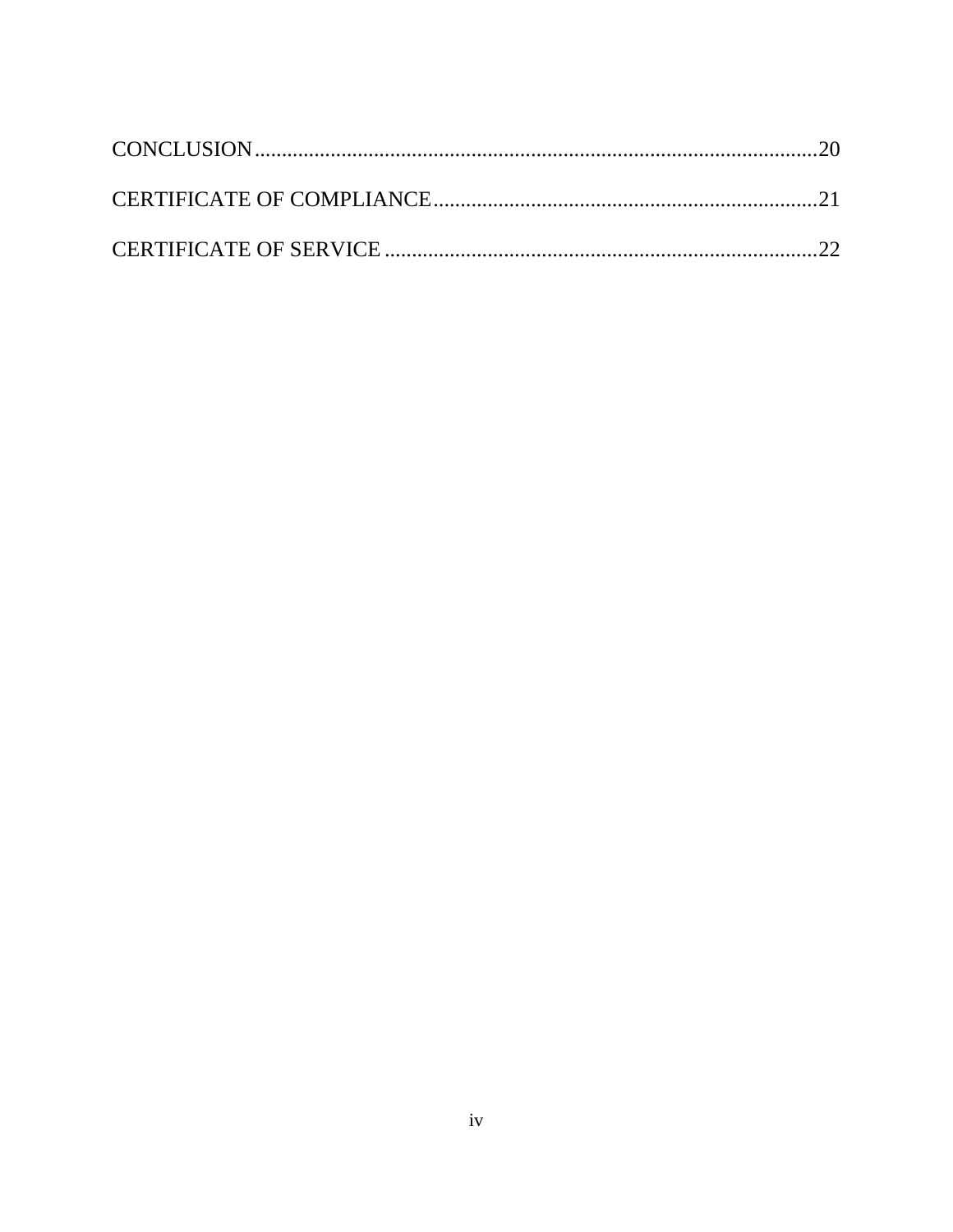# **TABLE OF AUTHORITIES**

# **CASES**

| Ariza v. Loomis Armored US, L.L.C., No. 16-30131,         |
|-----------------------------------------------------------|
| Binger v. Anderson Enterprises, No. 1:13CV150-SA-DAS,     |
| Brown v. City of Jacksonville,                            |
| Burton v. Freescale Semiconductor, Inc.,                  |
| Cannon v. Jacobs Field Servs. N. Am., Inc.,               |
| Clark v. Am.'s Favorite Chicken Co.,                      |
| Clark v. Boyd Tunica, Inc., No. 314CV00204MPMJMV,         |
| Climer v. Harrah's Entm't, Inc., No. 2:12-CV-00047-DMB,   |
| Dooley v. JetBlue Airways Corp.,                          |
| Drechsel v. Liberty Mut. Ins. Co., No. 3:14-CV-162-KS-BN, |
| Durukan Am., LLC v. Rain Trading, Inc.,                   |
| E.E.O.C. v. Autozone, Inc.,                               |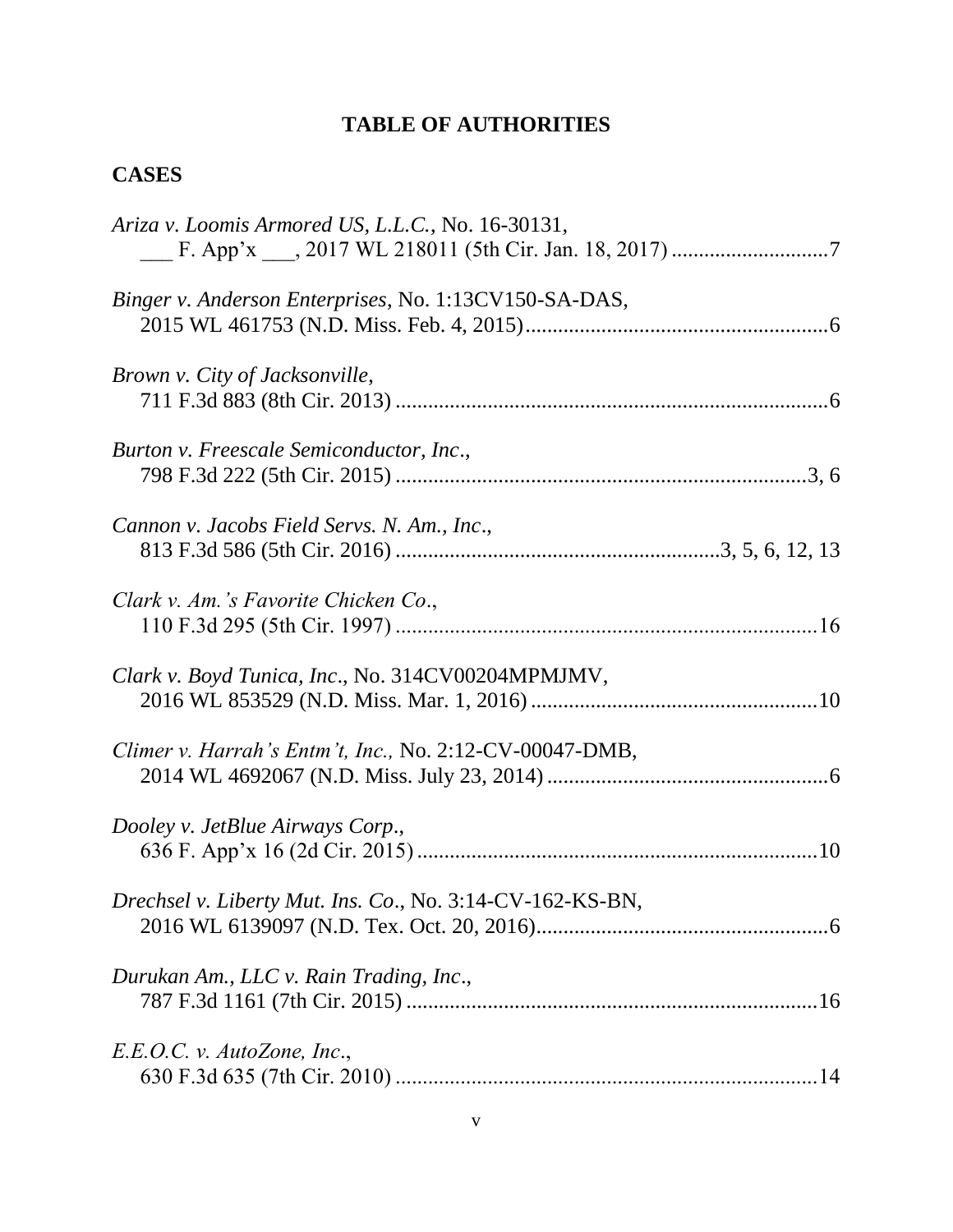| E.E.O.C. v. Chevron Phillips Chem. Co., LP,       |
|---------------------------------------------------|
| Feliciano v. City of Miami Beach,                 |
| Fisher v. Hirsch, No. CIV.A. H-12-1114,           |
| <i>Hawkins v. AT &amp; T, No.</i> 3:12-CV-1173-L, |
| Haynes v. Williams,                               |
| Head v. Glacier Northwest Inc.,                   |
| Heinsohn v. Carabin & Shaw, P.C.,                 |
| Hickman v. Exxon Mobile, No. CIV.A. H-10-5175,    |
| Hilton v. Wright,                                 |
| Jacobs v. N.C. Admin. Office of the Courts,       |
| Kemp v. Holder,                                   |
| Kendall v. Walgreen Co., No. A-12-CV-847-AWA,     |
| Lawson v. CertainTeed Corp., No. CV 1:16-0238,    |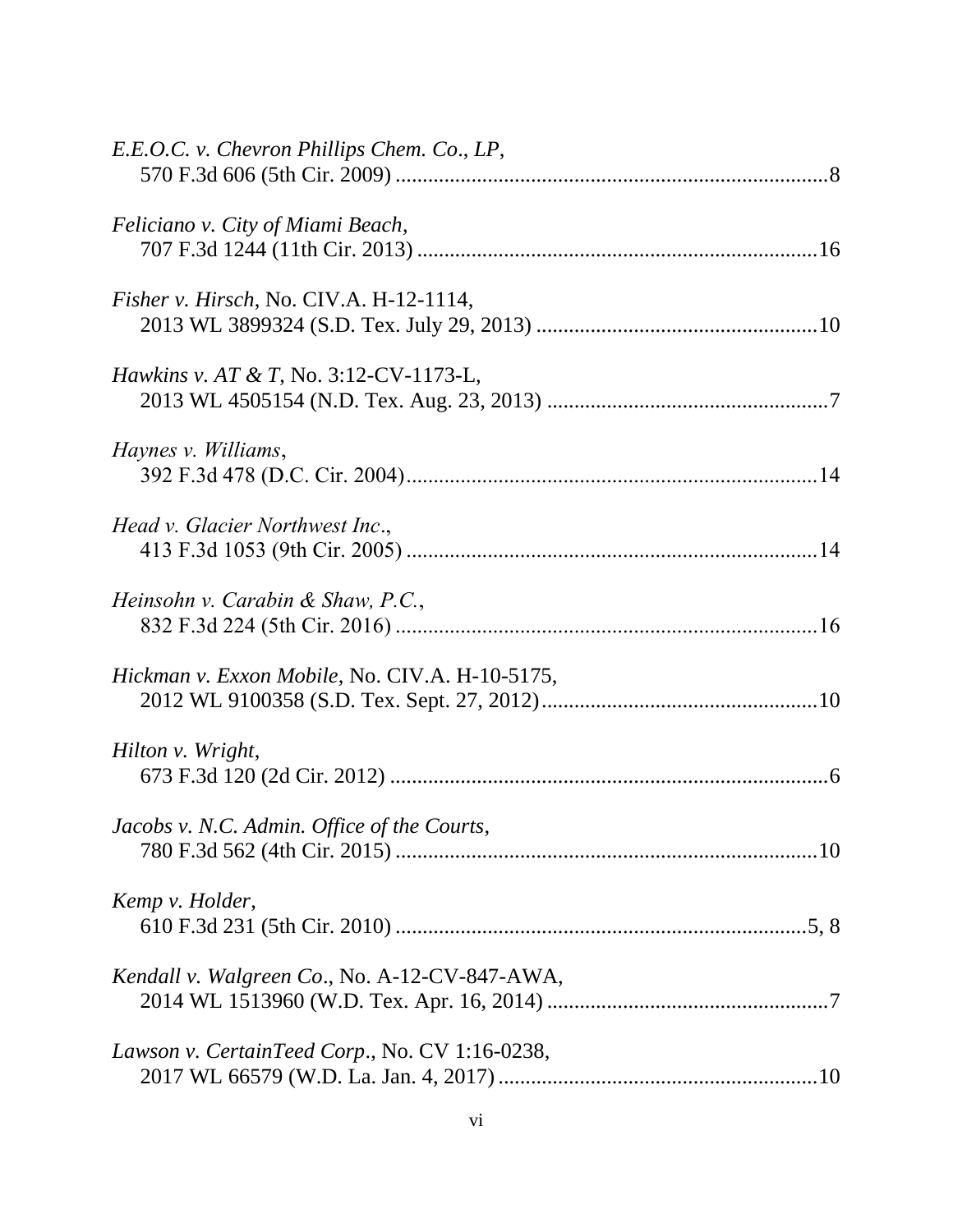| Lupyan v. Corinthian Colleges Inc.,                           |  |
|---------------------------------------------------------------|--|
| Mann v. Louisiana High Sch. Athletic Ass'n,                   |  |
| Martin v. St. Luke's Episcopal Hosp., No. CIV.A. H-13-0718,   |  |
| Mazzeo v. Color Resolutions Int'l, LLC,                       |  |
| McMann v. Greystar Mgmt. Servs., LP, No. 1:12-CV-909,         |  |
| Mercer v. Arbor E & T, LLC, No. 11–3600,                      |  |
| Milholland v. Sumner County Bd. of Educ.,                     |  |
| Nigro v. Sears, Roebuck & Co.,                                |  |
| Payne v. Fanning, No. 1:13-CV-02732,                          |  |
| Sanchez v. Vilsack,                                           |  |
| Sechler v. Modular Space Corp.,                               |  |
| Suggs v. Cent. Oil of Baton Rouge, LLC, No. CIV.A. 13-25-RLB, |  |
| Summers v. Altarum Institute, Corp.,                          |  |
|                                                               |  |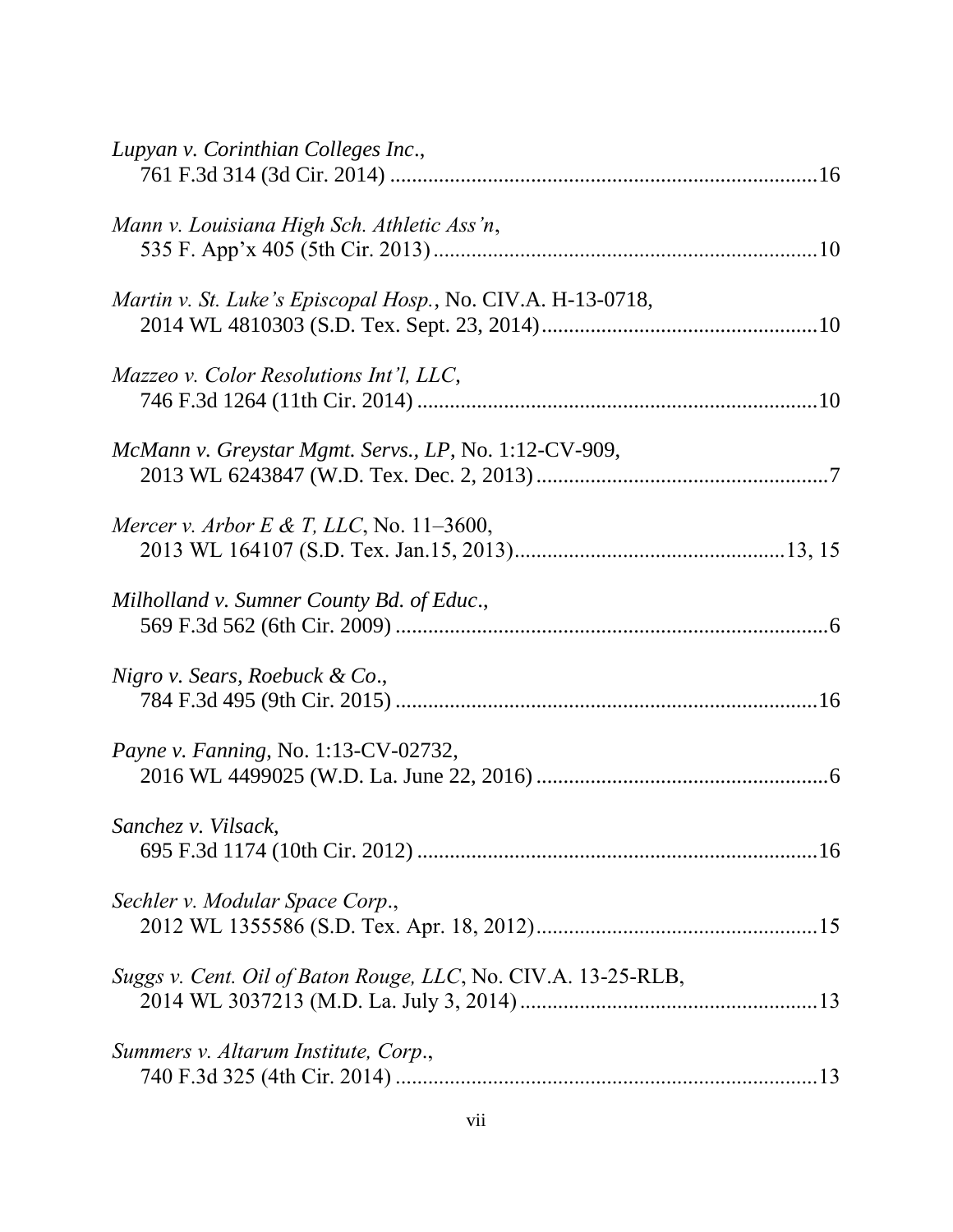| Toro v. Fed. Express Corp., No. 4:15-CV-1448,                        |  |
|----------------------------------------------------------------------|--|
| Toyota Motor Mfg., Kentucky, Inc. v. Williams,                       |  |
| <i>Waldrip v. Gen. Elec. Co.,</i>                                    |  |
| Walsh v. N.Y. City Hous. Auth.,                                      |  |
| Williams v. Tarrant County College District,                         |  |
| Wingfield v. Claiborne Cty. Family Health Ctr., No. 5:12CV13DCB-JMR, |  |

# STATUTES AND REGULATIONS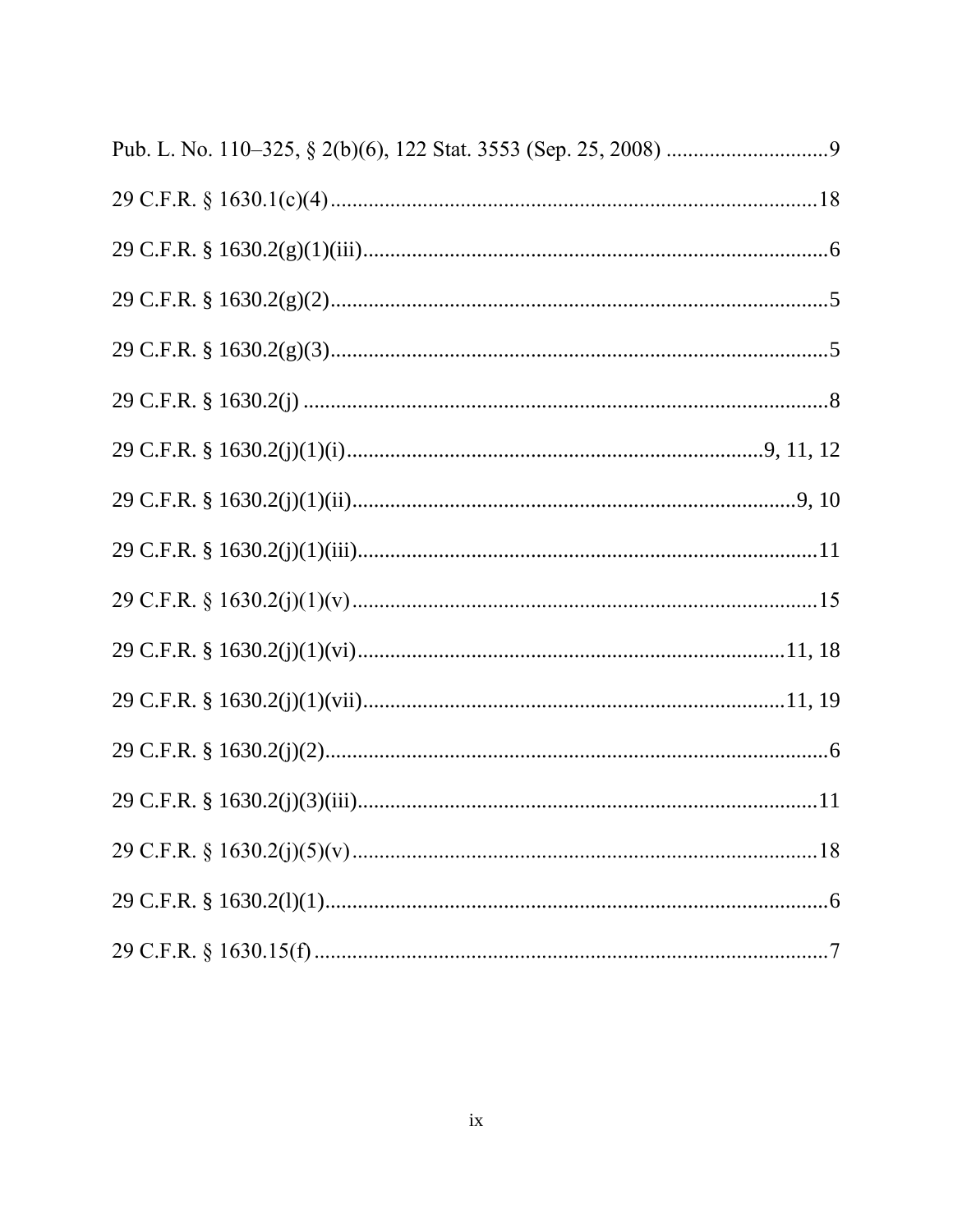# **OTHER SOURCES**

| Donald J. Kochan, <i>While Effusive</i> , "Conclusory" Is Still Quite Elusive:<br>The Story of A Word, Igbal, and A Perplexing Lexical Inquiry of |  |
|---------------------------------------------------------------------------------------------------------------------------------------------------|--|
| Statement of the Managers To Accompany S. 3406, the Americans with<br>Disabilities Act Amendments Act of 2008, 154 Cong. Rec. S8840-              |  |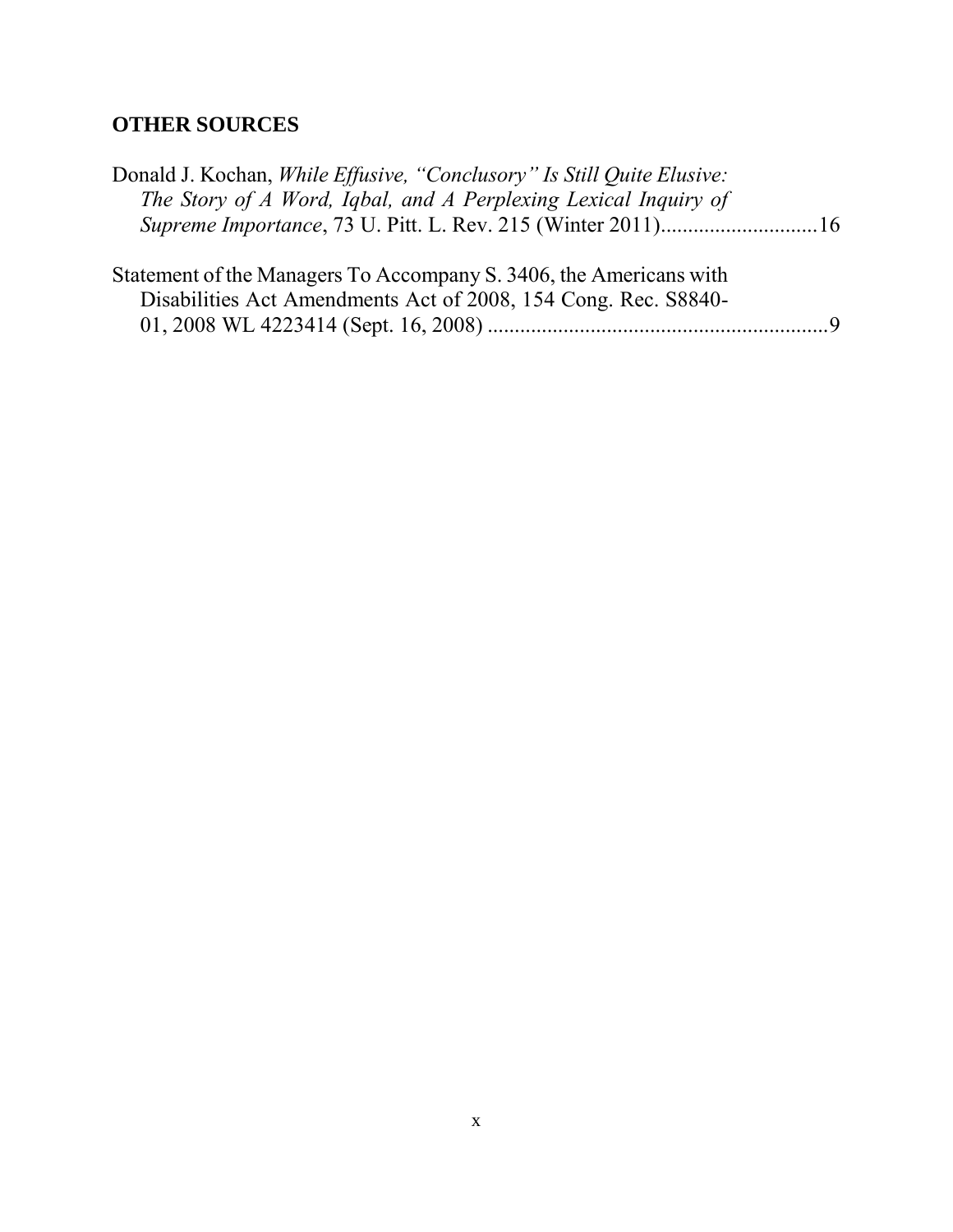### **IDENTITY OF AMICI CURIAE AND STATEMENT OF INTEREST**

**AARP** is a nonprofit, nonpartisan organization dedicated to fulfilling the needs and representing the interests of people age fifty and older. AARP fights to protect older people's financial security, health, and well-being. AARP's charitable affiliate, **AARP Foundation**, creates and advances effective solutions that help lowincome individuals fifty and older secure the essentials. Among other things, AARP and AARP Foundation combat age and disability-based workplace discrimination against older workers, including through participation as amici curiae in the federal courts. *See, e.g., Flynn v. Distinctive Home Care, Inc*., 812 F.3d 422 (5th Cir. 2016); *Rodriguez v. Conagra Grocery Products Co*., 436 F.3d 468 (5th Cir. 2006); *Toyota Motor Mfg., Ky., Inc. v. Williams*, 534 U.S. 184 (2002). AARP and AARP Foundation are dedicated to ensuring that older (as well as younger) individuals with disabilities have the equal work opportunities that federal law, including the Americans with Disabilities Act, strives to create.

**Disability Rights Texas** is a nonprofit organization authorized to protect the legal rights of people with disabilities under the Developmental Disabilities Assistance and Bill of Rights Act, 42 U.S.C. §§ 6001 *et seq*., the Protection and Advocacy for Individuals with Mental Illness Act, 42 U.S.C. §§ 1081 *et seq*., and the Protection and Advocacy of Individual Rights Program of the Rehabilitation Act of 1973, 29 U.S.C. § 794e. Disability Rights Texas is designated as the "protection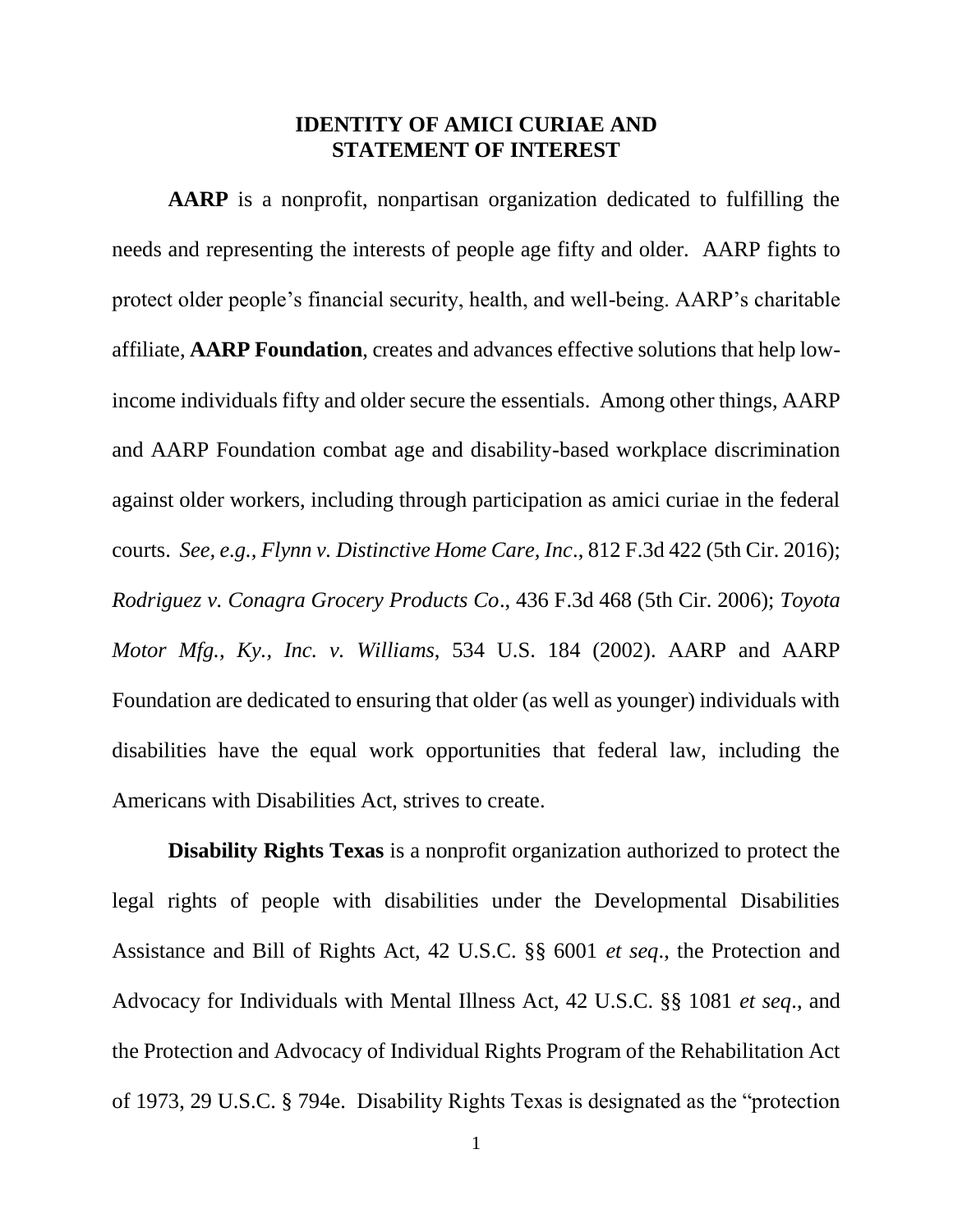and advocacy" system for the State of Texas. In accordance with its federal mandate, Disability Rights Texas has the authority, among other things, to pursue administrative, legal and other appropriate remedies to ensure the protection of rights of persons with disabilities. 42 U.S.C. § 6042(2); 42 U.S.C. § 10805(a)(1). Because many individuals with disabilities encounter discrimination in a variety of employment settings, amicus is concerned about the implications that this Court's decision will have for Texans with disabilities.

The **National Employment Lawyers Association** (NELA) is the largest professional membership organization in the country comprising lawyers who represent workers in labor, employment and civil rights disputes. Founded in 1985, NELA advances employee rights and serves lawyers who advocate for equality and justice in the American workplace. NELA and its 69 circuit, state, and local affiliates have a membership of over 4,000 attorneys who are committed to working on behalf of those who have been illegally treated in the workplace. NELA's members litigate daily in every circuit, affording NELA a unique perspective on how the principles announced by the courts in employment cases actually play out on the ground. NELA strives to protect the rights of its members' clients, and regularly supports precedent-setting litigation affecting the rights of individuals in the workplace.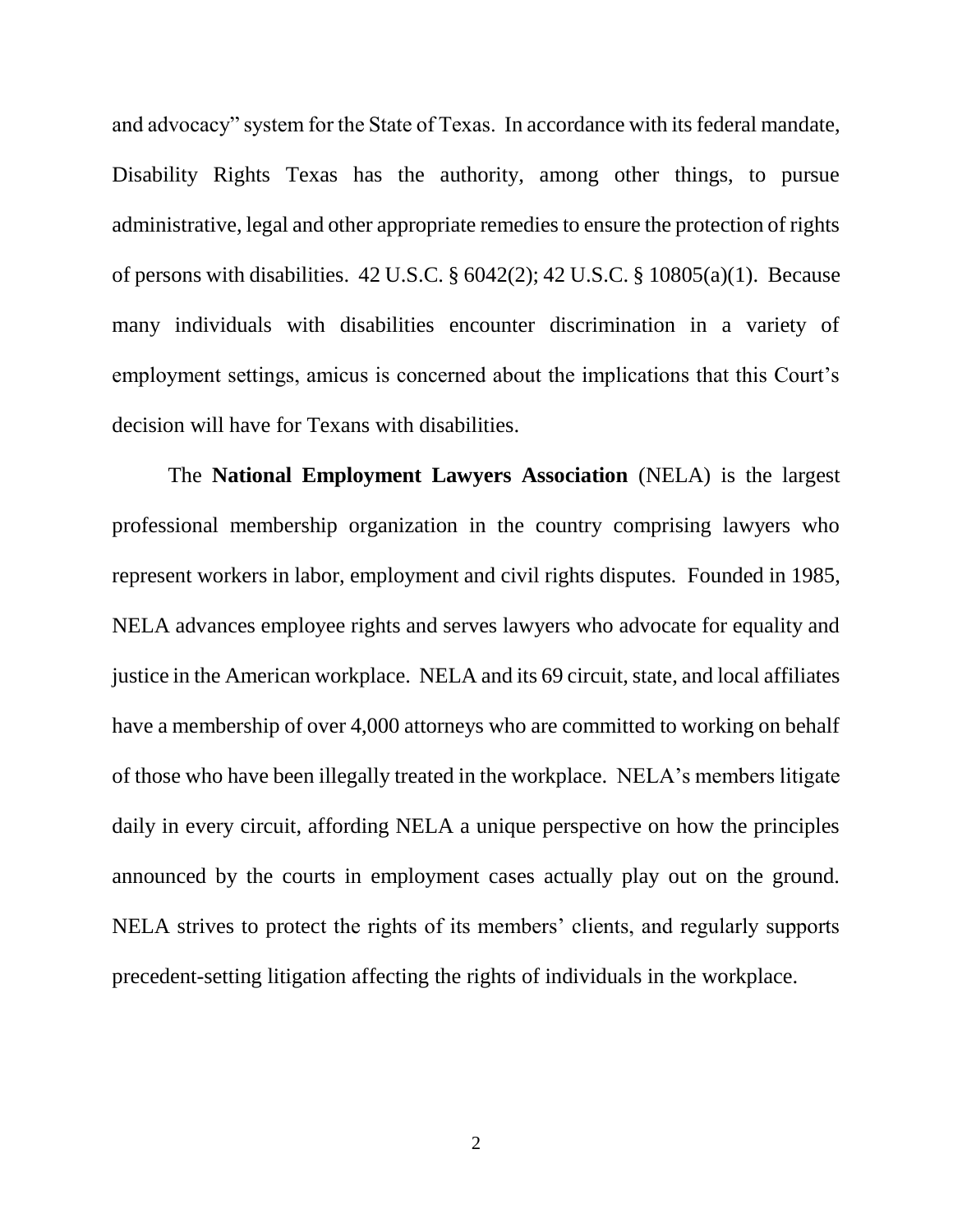#### **SUMMARY OF ARGUMENT**

In the ADA Amendments Act of 2008 (ADAAA), Congress substantially changed the definition of disability under the Americans with Disabilities Act (ADA). Unfortunately, the District Court mistakenly applied a *pre*-ADAAA analysis to a *post*-ADAAA claim. In doing so, the court made several fundamental errors.

As to Ms. Williams's claim of a "regarded as" disability, the court required proof that the employer perceived her to be substantially limited in a major life activity, even though the ADAAA expressly rejects this, as this Court twice has recognized, in *Cannon v. Jacobs Field Servs. N. Am., Inc.*, 813 F.3d 586, 591–92 (5th Cir. 2016), and *Burton v. Freescale Semiconductor, Inc*., 798 F.3d 222, 230 (5th Cir. 2015).

As to the claim of "actual" disability, the court erred in several ways. It required proof that the plaintiff's impairment "significantly restricted" a major life activity, which again the ADAAA expressly rejected. It also relied on the EEOC's pre-ADAAA regulations and, thus, failed to apply the Rules of Construction mandated by the ADAAA. The lower court also wrongly stated that the ability to do one's job contradicts a claim of "actual" disability. And, finally, the court labeled "conclusory" Ms. Williams's very detailed factual testimony.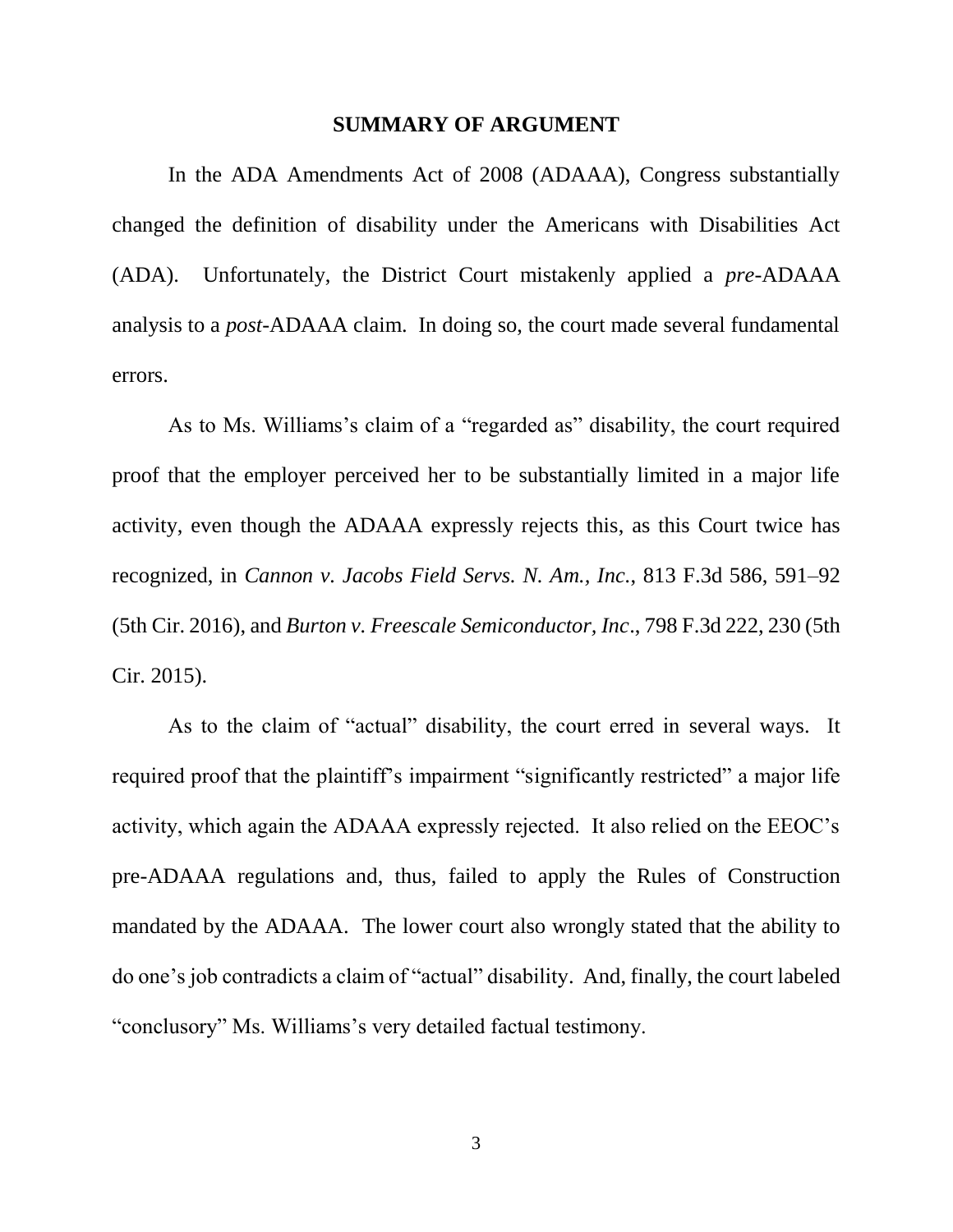Each of the District Court's positions listed above is demonstrably wrong. Unfortunately, other courts continue to make these same errors in post-ADAAA cases, notwithstanding this Court's rulings applying the ADAAA. Amici, therefore, request that this Court correct these errors—in clear and unmistakable terms so that they are not replicated in the future—and remand for further proceedings.

### **ARGUMENT**

**I. THE DISTRICT COURT APPLIED THE WRONG LEGAL STANDARDS AND ACTED CONTRARY TO CLEAR CIRCUIT AUTHORITY WHEN IT RULED, AS A MATTER OF LAW, THAT MS. WILLIAMS DID NOT HAVE A DISABILITY WITHIN THE MEANING OF THE ADA**

## **A. Proving a "Substantial Limitation" in a "Major Life Activity" Now Is Irrelevant to "Regarded As" Claims.**

The District Court applied an analysis to Ms. Williams's "regarded as" disability that Congress expressly overruled in the ADA Amendments Act of 2008 (ADAAA).

The District Court began by correctly observing that "TCCD does not dispute

that Williams may have an impairment . . . ." *Williams v. Tarrant County College* 

*District*, No. 4:15-cv-241-O, slip op. at 11 (N.D. Tex. Nov. 22, 2016), *citing* Br.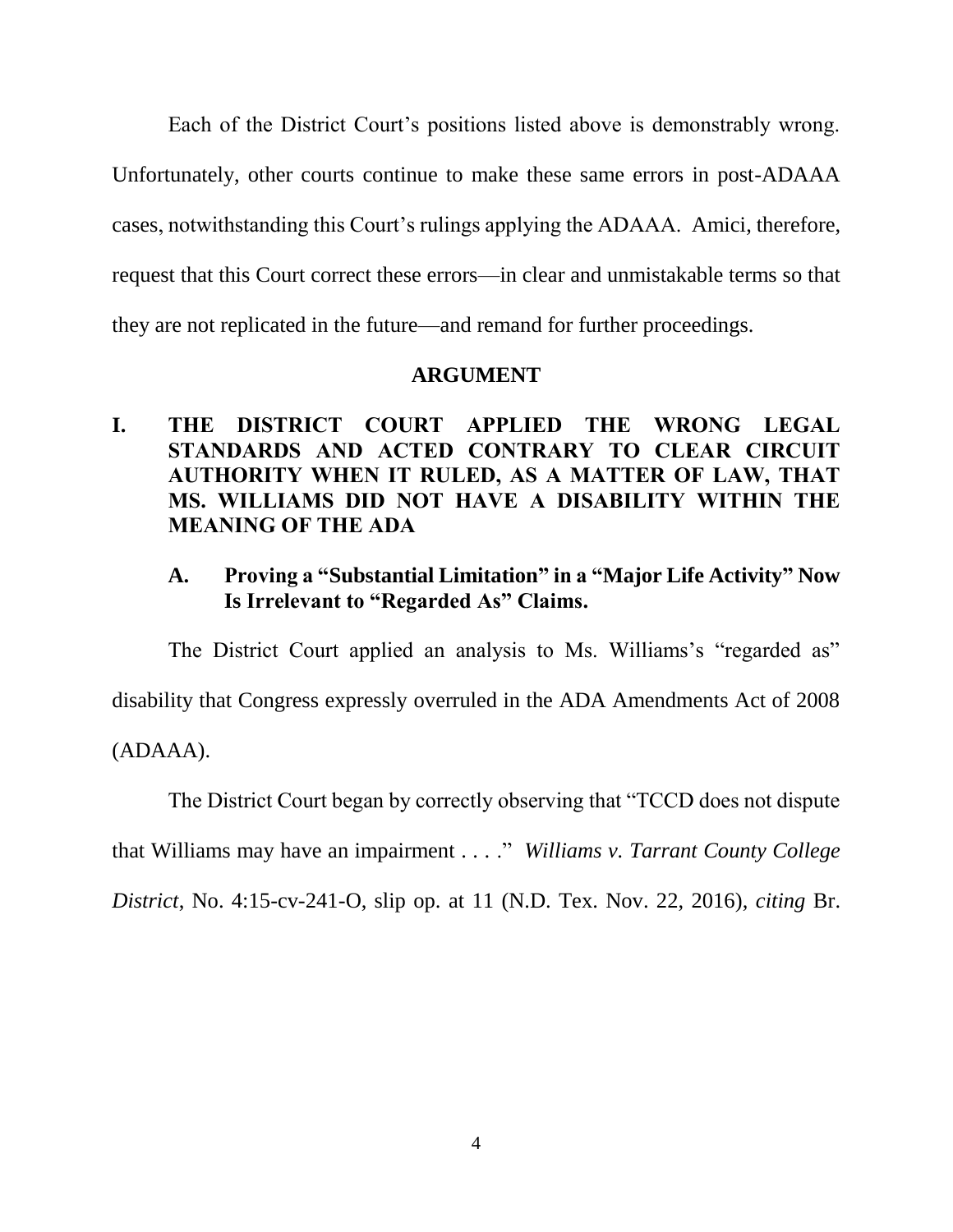Mot. Summ. J. (ECF No. 24) at  $10-11$ .<sup>1</sup> The error came with the court's finding that the plaintiff did not have a "regarded as" disability.<sup>2</sup>

The court held that in order for Ms. Williams to have a disability under the third prong of the ADA's definition, she must show that "TCCD regarded her as having an impairment that substantially limits a major life activity." *Id*., slip op. at 13. For this proposition the court cited *Kemp v. Holder*, 610 F.3d 231 (5th Cir. 2010). But the decision in *Kemp*, although issued post-ADAAA, actually applied *pre*-ADAAA standards, because the claim in that case was premised on facts that arose prior to the effective date of the ADAAA. *Id*. at 236 (rejecting effort to apply ADAAA retroactively). Its pre-ADAAA analysis is, thus, inapposite here.

The ADAAA, which became effective January 1, 2009, completely changed the "regarded as" definition. Under the ADAAA, an individual is "regarded as" having a disability if the individual is subjected to a prohibited act "because of an actual or perceived physical or mental impairment *whether or not* the impairment limits or is perceived to limit a major life activity." 42 U.S.C. § 12102(3)(A) (emphasis added); *Cannon v. Jacobs Field Servs. N. Am., Inc*., 813 F.3d 586, 591–

<sup>&</sup>lt;sup>1</sup> Ms. Williams's conditions included Post-Traumatic Stress Disorder ("PTSD"), hypothyroidism, ADHD, depression, anxiety, and dysthymia. Slip op. at 1–2.

<sup>2</sup> Although a "regarded as" disability will not support an accommodation claim, 42 U.S.C. § 12201(h), it will support any other claim of disability discrimination. 29 C.F.R. § 1630.2(g)(2) and (3); *see also* 42 U.S.C. § 12112(a) (prohibiting discrimination on the basis of "disability") and 42 U.S.C. § 12102(1) (defining disability as including any of the three prongs, i.e., "actual," "record of," or "regarded as").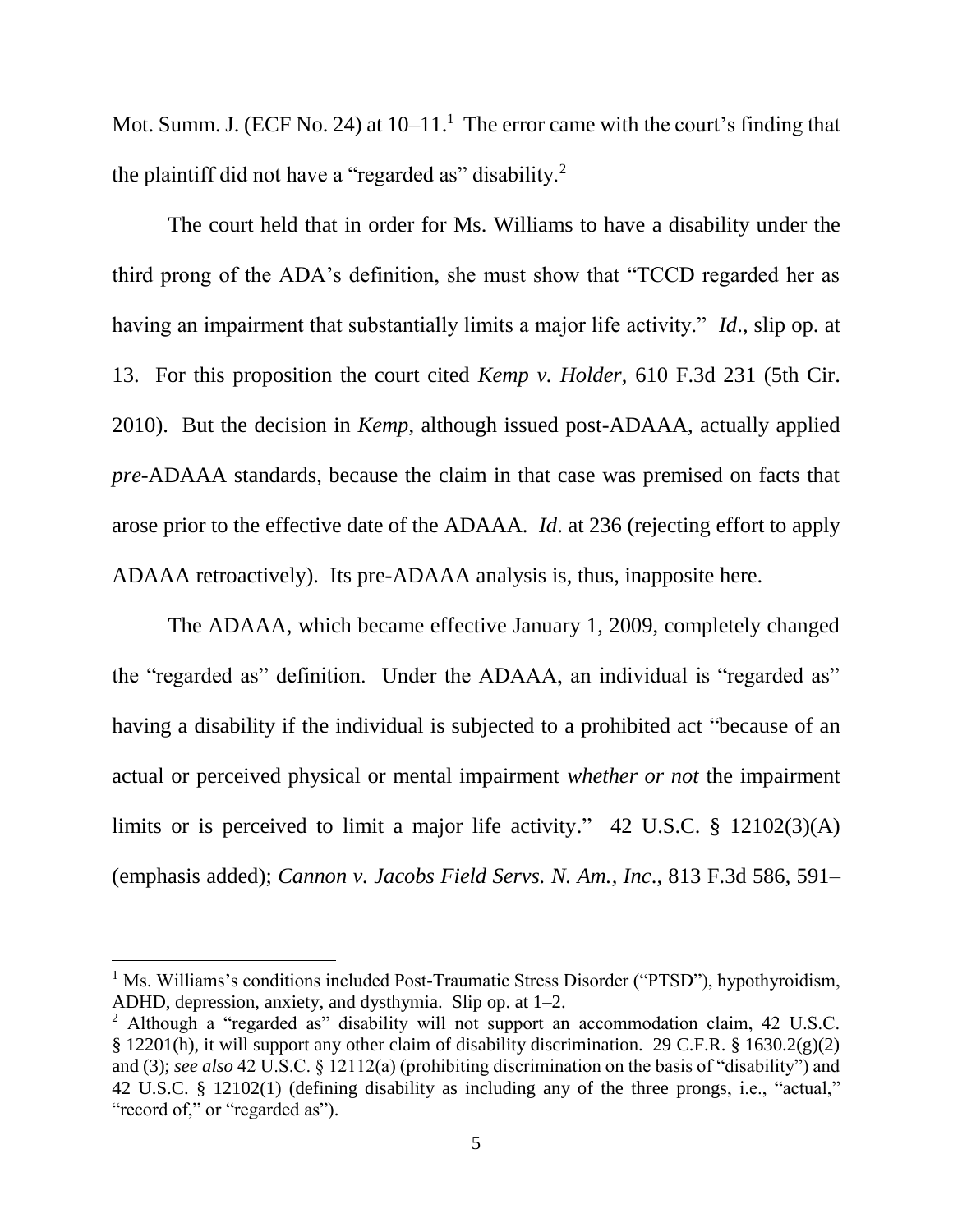92 (5th Cir. 2016) (emphasis in opinion); *Burton v. Freescale Semiconductor, Inc*., 798 F.3d 222, 230 (5th Cir. 2015) (quoting statute without emphasis); *see also* 29 C.F.R.  $\S$ § 1630.2(g)(1)(iii) and 1630.2(l)(1) (using substantially similar language).

As this Court has recognized, the "ADAAA overrules prior authority requiring a plaintiff to show that the employer regarded him or her as being substantially limited in a major life activity." *Burton*, *supra*, 798 F.3d at 230 (internal quotes omitted). A plaintiff "need only show that her employer perceived her as having an impairment and that it discriminated against her on that basis." *Id*. (internal quotes and brackets omitted). *Accord Cannon*, *supra*, 813 F.3d at 591–92. Thus, "[w]hether an individual's impairment 'substantially limits' a major life activity is not relevant to coverage under . . . (the 'regarded as' prong) of this section." 29 C.F.R.  $\frac{1630.2(i)(2)}{20}$ . Other circuits are consistent on this point.<sup>3</sup>

The District Court's error in this regard is plain. It is also one that trial courts within this Circuit continue to make, even after both *Burton* and *Cannon*. 4 This

<sup>3</sup> *Brown v. City of Jacksonville*, 711 F.3d 883, 889 (8th Cir. 2013); *Hilton v. Wright*, 673 F.3d 120, 129 (2d Cir. 2012); *Milholland v. Sumner County Bd. of Educ*., 569 F.3d 562, 566 (6th Cir. 2009). <sup>4</sup> For example, in each of the following cases, the court mistakenly held that "regarded as" required proof that the employer erroneously perceived the plaintiff as having an impairment that substantially limited a major life activity: *Drechsel v. Liberty Mut. Ins. Co*., No. 3:14-CV-162-KS-BN, 2016 WL 6139097, at  $*5$  (N.D. Tex. Oct. 20, 2016) (granting summary judgment to defendant on disability grounds), *appeal pending*; *Toro v. Fed. Express Corp*., No. 4:15-CV-1448, 2016 WL 4800900, at \*5 (S.D. Tex. Sept. 14, 2016) (same); *Payne v. Fanning*, No. 1:13-CV-02732, 2016 WL 4499025, at \*15 (W.D. La. June 22, 2016) (similar), *report and recommendation adopted*, No. 1:13-CV-02732, 2016 WL 4499035 (W.D. La. Aug. 23, 2016); *Binger v. Anderson Enterprises*, No. 1:13CV150-SA-DAS, 2015 WL 461753, at \*6 (N.D. Miss. Feb. 4, 2015) (citing standard in pre-ADAAA case law but denying summary judgment on that issue); *Climer v. Harrah's Entm't, Inc.,* No. 2:12-CV-00047-DMB, 2014 WL 4692067, at \*10 (N.D. Miss. July 23,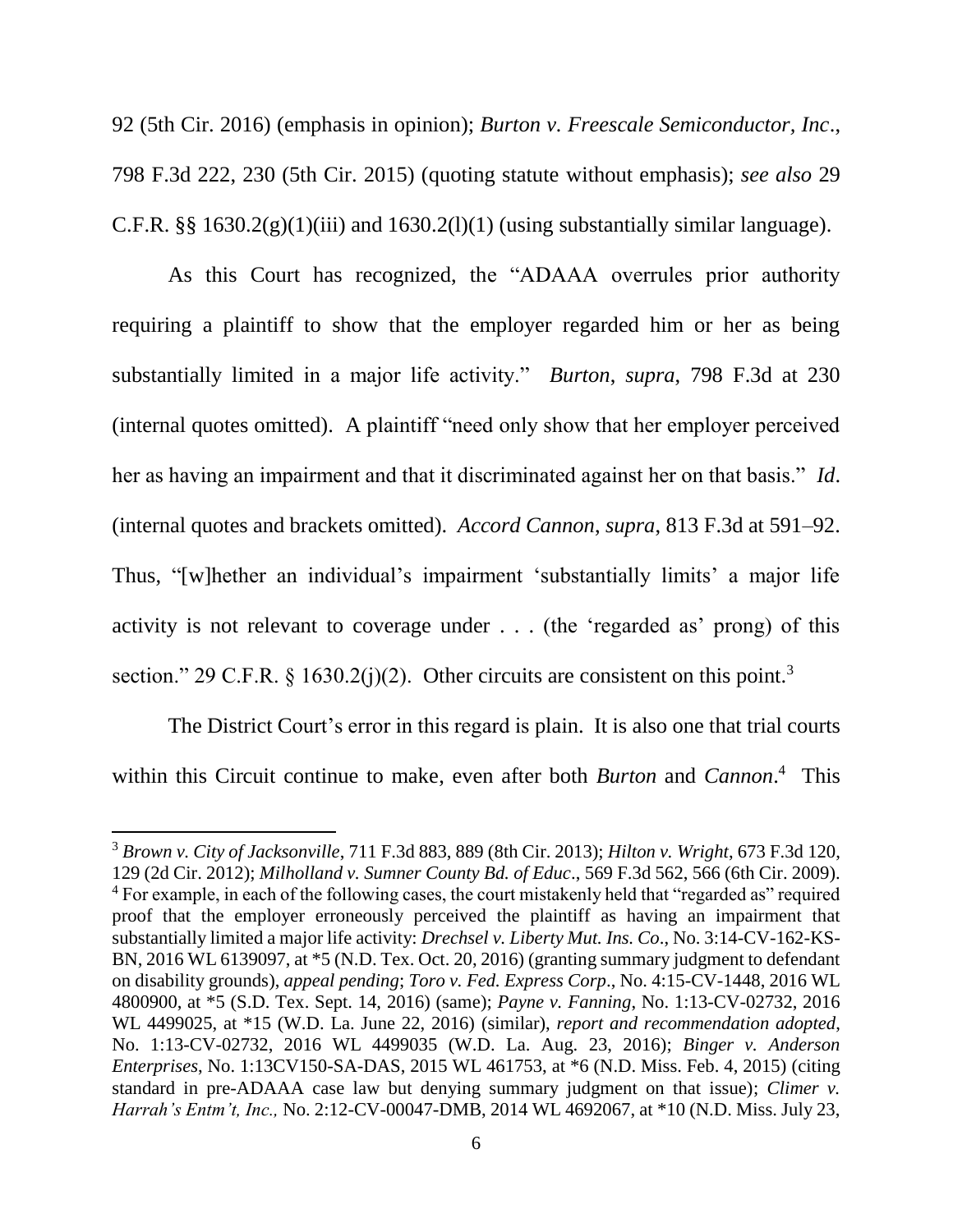Court should correct it once again, and admonish courts in this Circuit to follow the ADAAA.

The District Court's error also was harmful here. According to the District Court, Ms. Williams's regarded-as claim failed because, although there was sufficient evidence that the decision-makers knew of the impairments,<sup>5</sup> there was no evidence that they had information or perceptions about whether the impairments were substantially limiting.<sup>6</sup> Yet, under the ADAAA, the former (knowledge of impairment) is sufficient,<sup>7</sup> and the latter (belief in substantial limitation) is irrelevant.

<sup>2014)</sup> (citing standard in pre-ADAAA case law and granting summary judgment to defendant on that issue); *Kendall v. Walgreen Co*., No. A-12-CV-847-AWA, 2014 WL 1513960, at \*8 (W.D. Tex. Apr. 16, 2014) (similar); *McMann v. Greystar Mgmt. Servs., LP*, No. 1:12-CV-909, 2013 WL 6243847, at \*5 (W.D. Tex. Dec. 2, 2013) (citing standard in pre-ADAAA case law but denying summary judgment on that issue); *Hawkins v. AT & T*, No. 3:12-CV-1173-L, 2013 WL 4505154, at \*4 (N.D. Tex. Aug. 23, 2013) (citing pre-ADAAA case law and granting motion to dismiss on that issue); *Wingfield v. Claiborne Cty. Family Health Ctr*., No. 5:12CV13DCB-JMR, 2013 WL 1752406, at \*3 (S.D. Miss. Apr. 23, 2013) (citing pre-ADAAA case law and granting summary judgment to defendant on that issue).

Although this Court has also cited pre-ADAAA "regarded as" authority in a post-ADAAA case, that opinion was non-precedential. Moreover, that part of the opinion was in effect dicta; the Court found sufficient evidence—in support of the jury verdict for the defendant—that the plaintiff did not have the condition she claimed, and in any event the decisionmakers did not know about it. *Ariza v. Loomis Armored US, L.L.C.*, No. 16-30131, F. App'x \_\_\_, 2017 WL 218011, at \*2–3 (5th Cir. Jan. 18, 2017) (*per curiam*) (affirming judgment on the verdict for defendant).

<sup>5</sup> Slip op. at 14 ("In her declaration, Williams states that she told her immediate supervisors Mr. Herrera and Ms. Biber about her PTSD, depression, anxiety, and ADHD prior to the events on November 13, 2012.").

<sup>&</sup>lt;sup>6</sup> Slip op. at 14 ("While the two forms outline limitations to major life activities, ... [w] ithout evidence that her supervisors received these forms, Williams cannot show that they had any grounds to believe her impairments substantially limited a major life activity. Williams offers no other evidence that, even if her supervisors were aware of her impairments, they regarded her as substantially limited in any major life activity. The mere fact that Williams notified her supervisors of alleged impairments is not sufficient evidence for a reasonable jury to conclude that Williams's supervisors regarded her as disabled.").

 $<sup>7</sup>$  Although impairments that are both transitory and minor are insufficient for a "regarded as"</sup> claim, 42 U.S.C. § 12102(3)(B), that is a defense, 29 C.F.R. § 1630.15(f), and TCCD never pled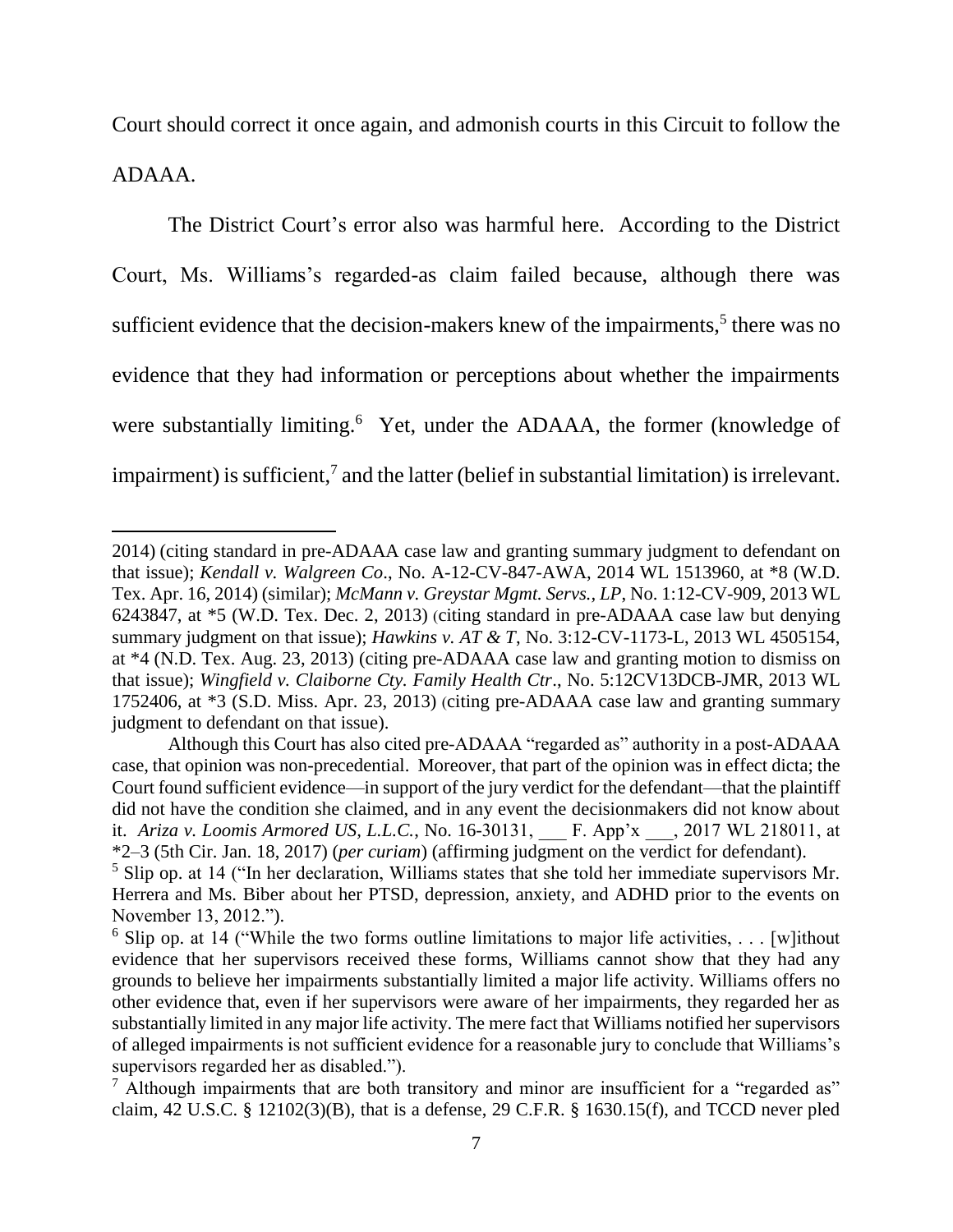### **B. The District Court Made Several Errors in Its "Actual Disability" Analysis That, in Combination, Result in Reversible Error.**

### *1. "Significant Restriction" No Longer Required*

First, the lower court held that in order to show an "actual" disability, Ms. Williams had "to be unable to perform a major life activity that the average person in the general population can perform, or [had] to be significantly restricted in the ability to perform it." Slip op. at 10. For this proposition the court cited *E.E.O.C. v. Chevron Phillips Chem. Co*., LP, 570 F.3d 606 (5th Cir. 2009). But *Chevron Phillips* (like *Kemp v. Holder*, discussed above) was another pre-ADAAA case, as it concerned claims that arose in 2003 (five years before the ADAAA was passed). *Id*. at 612.

The District Court noted that *Chevron Phillips* based its "significantly restricted" language on the ADA regulation at 29 C.F.R. § 1630.2(j). When *Chevron Phillips* was decided, that regulation did include such language. 29 C.F.R. Part 1630, 56 Fed. Reg. 35726, 35735 (July 26, 1991). But in the ADAAA, Congress

or argued it; neither term appears in the Defendant's Brief in Support of Summary Judgment (ECF No. 24) or the Defendant's Original Answer (ECF No. 5). Regardless, the evidence reflects that Ms. Williams had PTSD since an early childhood trauma, Decl. at 10, ¶ 30, was diagnosed with PTSD and depression in 1988, *id*., and had various periods of increased symptoms as far back as 1993. *Id*., ¶ 31. Similarly, Ms. Williams has had ADHD since early childhood, Decl. at 9, ¶ 27, which worsened in 1997. *Id.*, 128. Moreover, Ms. Williams told the decision-makers about her ADHD at least as far back as the fall of 2011, and discussed her depression and PTSD with them at least as far back as the spring of 2012. Decl. at 9, ¶ 26. So these impairments are not transitory. 42 U.S.C. § 12102(3)(B) ("transitory" means having an actual or expected duration of six months or less). Ms. Williams's description of her conditions show that they are also far from "minor."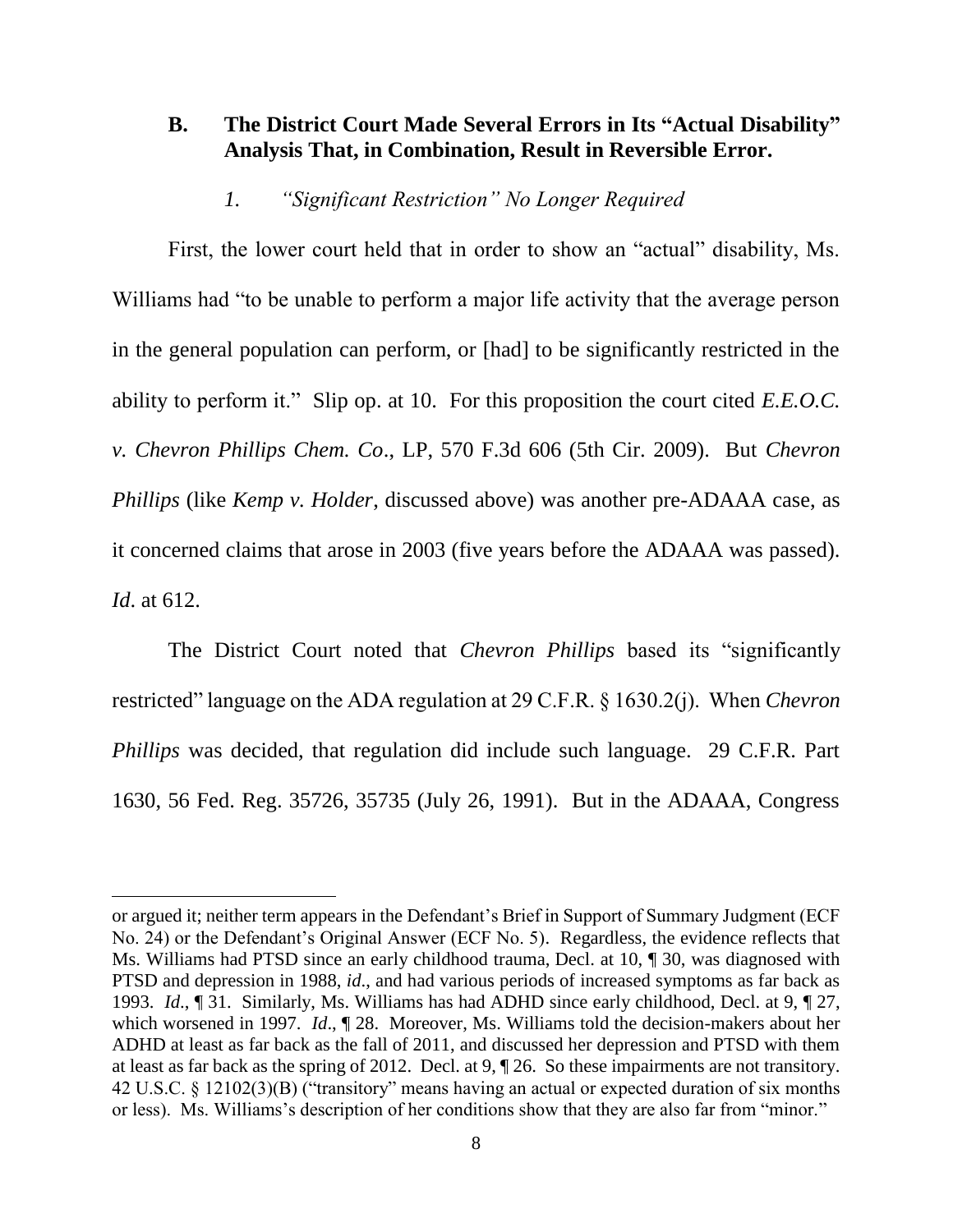found this standard "inconsistent with congressional intent, by expressing too high a standard," Pub. L. No. 110–325, § 2(a)(8), 122 Stat. 3553 (Sep. 25, 2008). One purpose of the ADAAA was to "express Congress' expectation that the Equal Employment Opportunity Commission will revise that portion of its current regulations." *Id*., § 2(b)(6).<sup>8</sup>

The post-ADAAA version of that regulation is quite different. It now states:

- "An impairment need not prevent, *or significantly or severely restrict*, the individual from performing a major life activity in order to be considered substantially limiting." 29 C.F.R.  $\S$  1630.2(j)(1)(ii) (emphasis added) (thus expressly rejecting the significantly-restricted standard).
- "The term 'substantially limits' shall be construed broadly in favor of expansive coverage, to the maximum extent permitted by the terms of the ADA." 29 C.F.R. § 1630.2(j)(1)(i).
- "'Substantially limits' is not meant to be a demanding standard." *Id*.

The District Court, therefore, required a standard of proof that Congress and the EEOC both rejected.

This Court has noted the above changes (though in a non-precedential opinion), quoting the statute in finding that the "ADA Amendments Act of 2008 expressly stated that both the 'severely restricts' and the 'significantly restricts' standards of defining substantial limitation were too stringent, and that 'the

<sup>8</sup> The legislative history is consistent. *See* Statement of Managers, 154 Cong. Rec. S8840-01, S8843, 2008 WL 4223414 (Sept. 16, 2008) ("We also expect that the [EEOC] will revise the portion of its ADA regulations that defines 'substantially limits' . . . given the clear inconsistency of that portion of the regulation with the intent of this legislation.").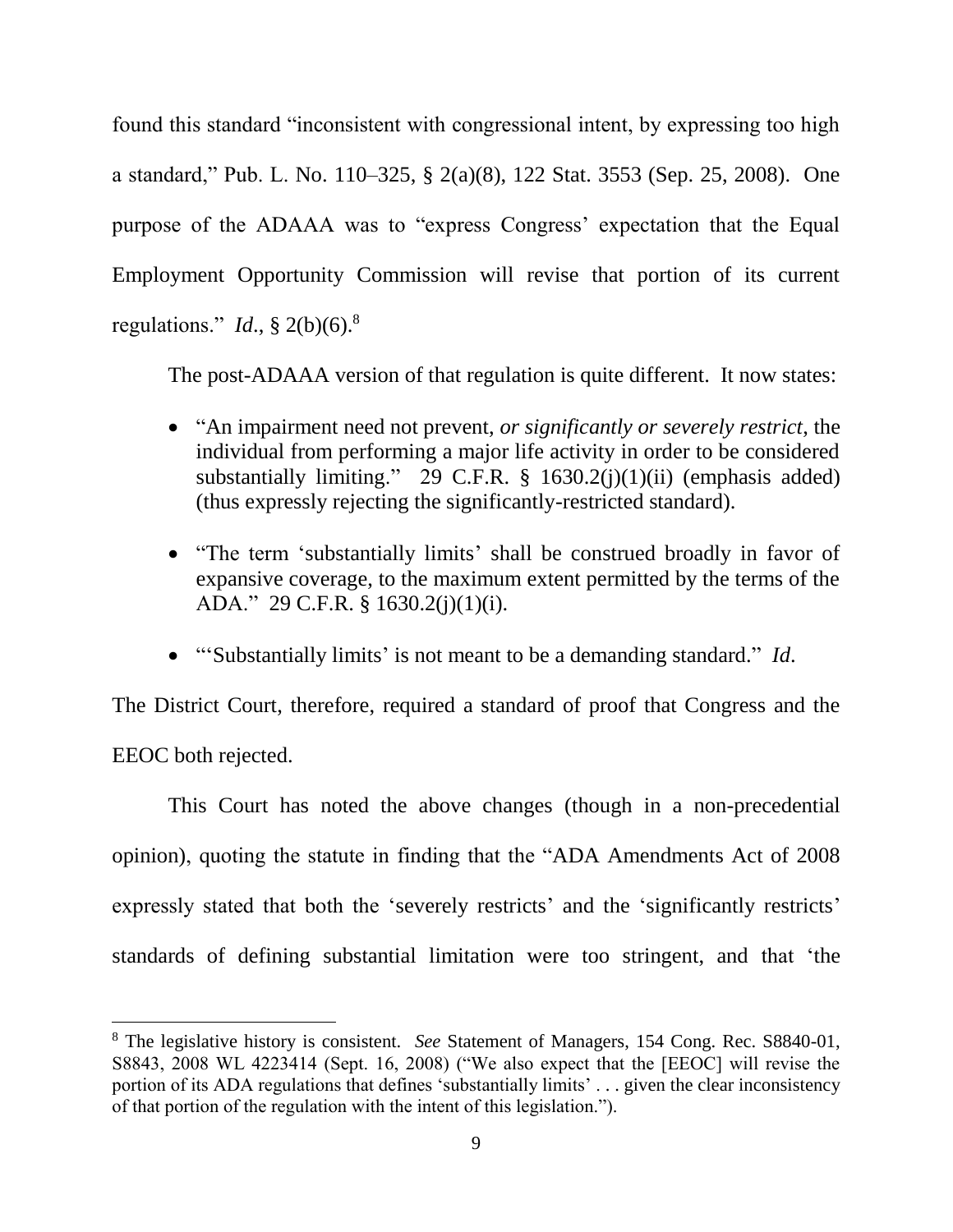definition of disability in this Act shall be construed in favor of broad coverage of individuals under this Act.'" *Mann v. Louisiana High Sch. Athletic Ass'n*, 535 F. App'x 405, 410 (5th Cir. 2013).<sup>9</sup> Other circuit courts are consistent, further clarifying the District Court's error. *See Jacobs v. N.C. Admin. Office of the Courts*, 780 F.3d 562, 573 (4th Cir. 2015) ("The ADAAA expressly rejected this [significantly restricted] rule as imposing 'too high a standard.'") (quoting statute); *Dooley v. JetBlue Airways Corp*., 636 F. App'x 16, 21 (2d Cir. 2015) ("an impairment need not prevent, or significantly or severely restrict, the individual from performing a major life activity in order to be considered substantially limiting") (internal quotes omitted); *Mazzeo v. Color Resolutions Int'l, LLC*, 746 F.3d 1264, 1269 (11th Cir. 2014) (similar, citing 29 C.F.R. § 1630.2(j)(1)(ii)). Yet this, too, remains a repeated error by courts within the Circuit.<sup>10</sup> A clear statement by this Court is required to carry out Congress' intent and the statutory language.

<sup>&</sup>lt;sup>9</sup> Mann involved a request for a preliminary injunction, and the Court found that, although the plaintiff might ultimately prevail on disability, 535 F. App'x at 412, there was insufficient evidence to show a substantial likelihood of success because there were no facts in the record. *Id*. at 411– 12.

<sup>10</sup> *See, e.g., Lawson v. CertainTeed Corp*., No. CV 1:16-0238, 2017 WL 66579, at \*2 (W.D. La. Jan. 4, 2017) (granting motion to dismiss ADA claims, citing pre-ADAAA regulation stating that substantial limitation requires evidence that the plaintiff is either unable to perform a major life activity, or is "significantly restricted" in doing so); *Clark v. Boyd Tunica, Inc*., No. 314CV00204MPMJMV, 2016 WL 853529, at \*3 (N.D. Miss. Mar. 1, 2016) (similar, granting summary judgment to defendant on disability grounds), *aff'd on other grounds*, 665 F. App'x 367 (5th Cir. Dec. 9, 2016); *Martin v. St. Luke's Episcopal Hosp.*, No. CIV.A. H-13-0718, 2014 WL 4810303, at \*6 (S.D. Tex. Sept. 23, 2014) (citing pre-ADAAA case law, but granting summary judgment to defendant on other grounds); *Fisher v. Hirsch*, No. CIV.A. H-12-1114, 2013 WL 3899324, at \*11 (S.D. Tex. July 29, 2013) (same; granting summary to defendant on disability grounds); *Hickman v. Exxon Mobile*, No. CIV.A. H-10-5175, 2012 WL 9100358, at \*6 (S.D. Tex.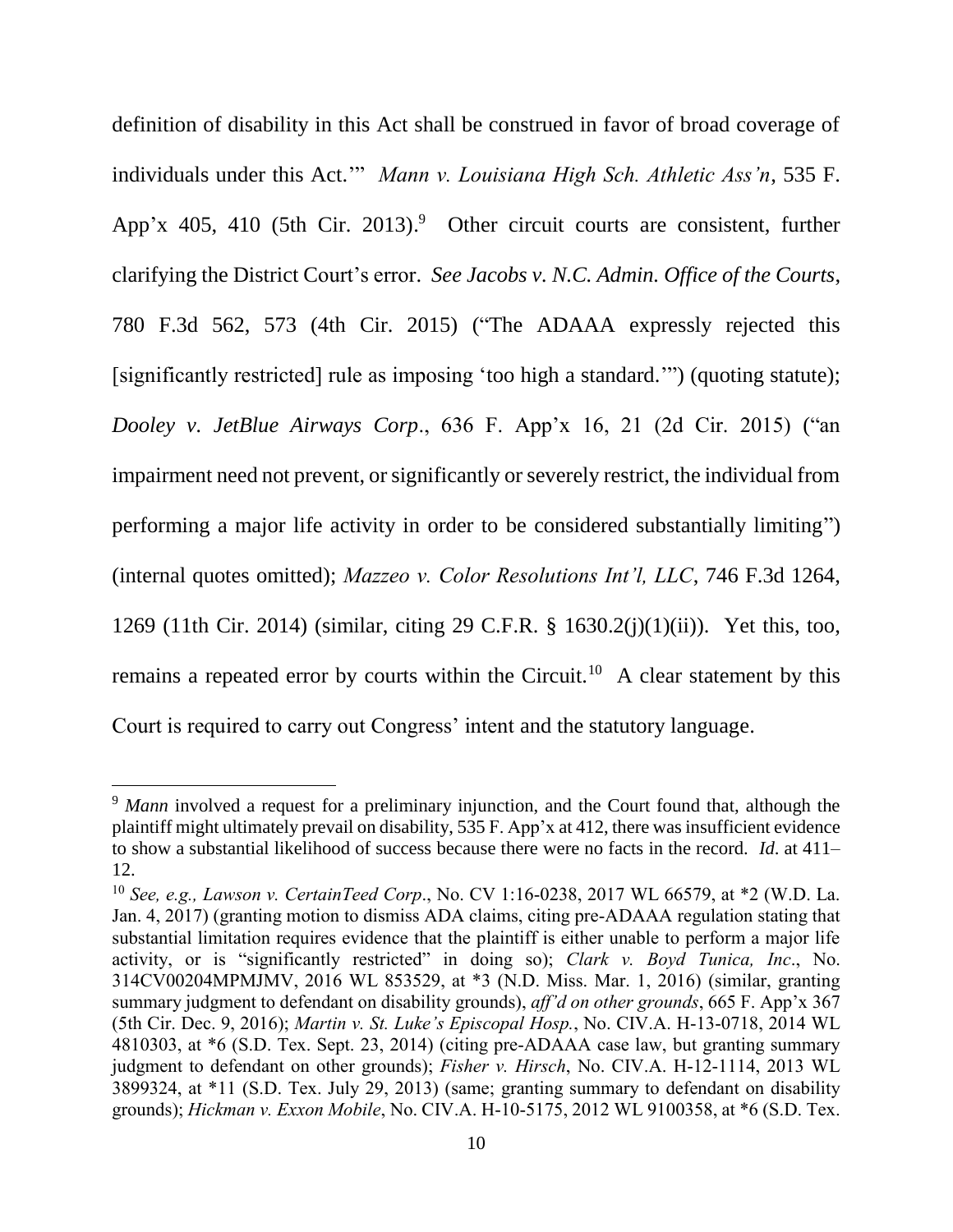*2. Improper Focus On Pre-ADAAA Factors Rather Than On Required Rules of Construction*

The District Court also cited the pre-ADAAA factors used to assess substantial limitation, again citing pre-ADAAA case law and the pre-ADAAA regulation. Slip op. at 10–11. But again, that regulation has greatly changed. The original factors are gone, replaced by nine Rules of Construction, including the requirements that:

- Substantial limitation be construed broadly in favor of expansive coverage, to the maximum extent permitted. 29 C.F.R.  $\S$  1630.2(j)(1)(i).
- The issue of "substantially limits" should not demand extensive analysis. 29 C.F.R. § 1630.2(j)(1)(iii).
- The substantial-limitation determination must be made without regard to the ameliorative effects of mitigating measures. 29 C.F.R.  $§ 1630.2(j)(1)(vi).$
- An impairment that is episodic or in remission is a disability if it would substantially limit a major life activity when active. 29 C.F.R.  $§ 1630.2(j)(1)(vii).$

This regulation also analyzes the medical and scientific facts of several different conditions, and, as a result, states that PTSD, one of Ms. Williams's impairments, slip op. at 1–2, is virtually always a disability under the ADAAA. 29 C.F.R.  $§$  1630.2(j)(3)(iii).

Sept. 27, 2012) (citing pre-ADAAA regulation, but granting summary judgment to defendant on other grounds), *aff'd on other grounds sub nom. Hickman v. Exxon Mobil*, 540 F. App'x 277 (5th Cir. 2013).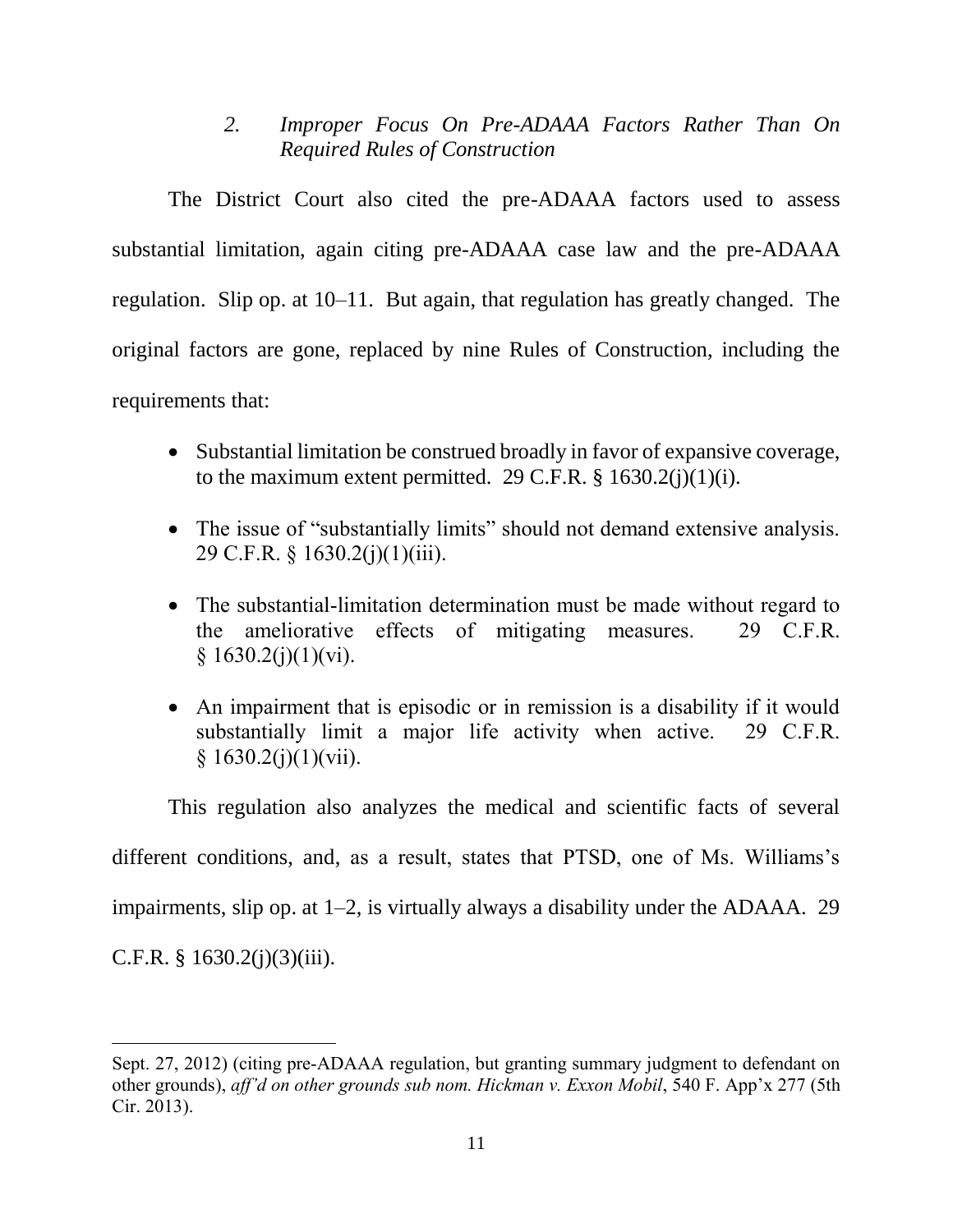The District Court neither cited nor followed any of the above Rules of Construction. Rather, the District Court declined to discuss the particulars of Ms. Williams's impairments and, thus, construed them in a very narrow fashion, rather than "broadly, in favor of expansive coverage, to the maximum extent permitted." 29 C.F.R. § 1630.2(j)(1)(i). The District Court also gave unjustified weight to Ms. Williams's decision not to present "extensive analysis" of "disability" in the form of expert testimony by a medical professional. In addition, as noted below, the District Court wholly ignored—in assessing the severity of Ms. Williams's impairments her testimony regarding "the ameliorative effects of mitigating measures"—such as medication and therapy—that she took, and the fact that "when active," some of her impairments were far more severe than during periods of remission or moderation. Such wholesale bypassing of the ADAAA was error.

### *3. Ability To Do One's Job Without Restrictions Is Not Inconsistent With An "Actual" Disability*

The District Court found that Ms. Williams's testimony about her limitations was "contradicted by the Certification of Fitness for Duty form . . . [that] indicated that she was 'able to work a full, regularly scheduled day with no restrictions.'" The lower court also found that "[t]his does not suggest a person who has difficulty leading a normal life." Slip op. at 12. These statements are contrary to law.

The fact that a condition does not interfere with a person's job duties in no way undercuts a showing of disability. *See, e.g., Cannon v. Jacobs Field Servs. N.*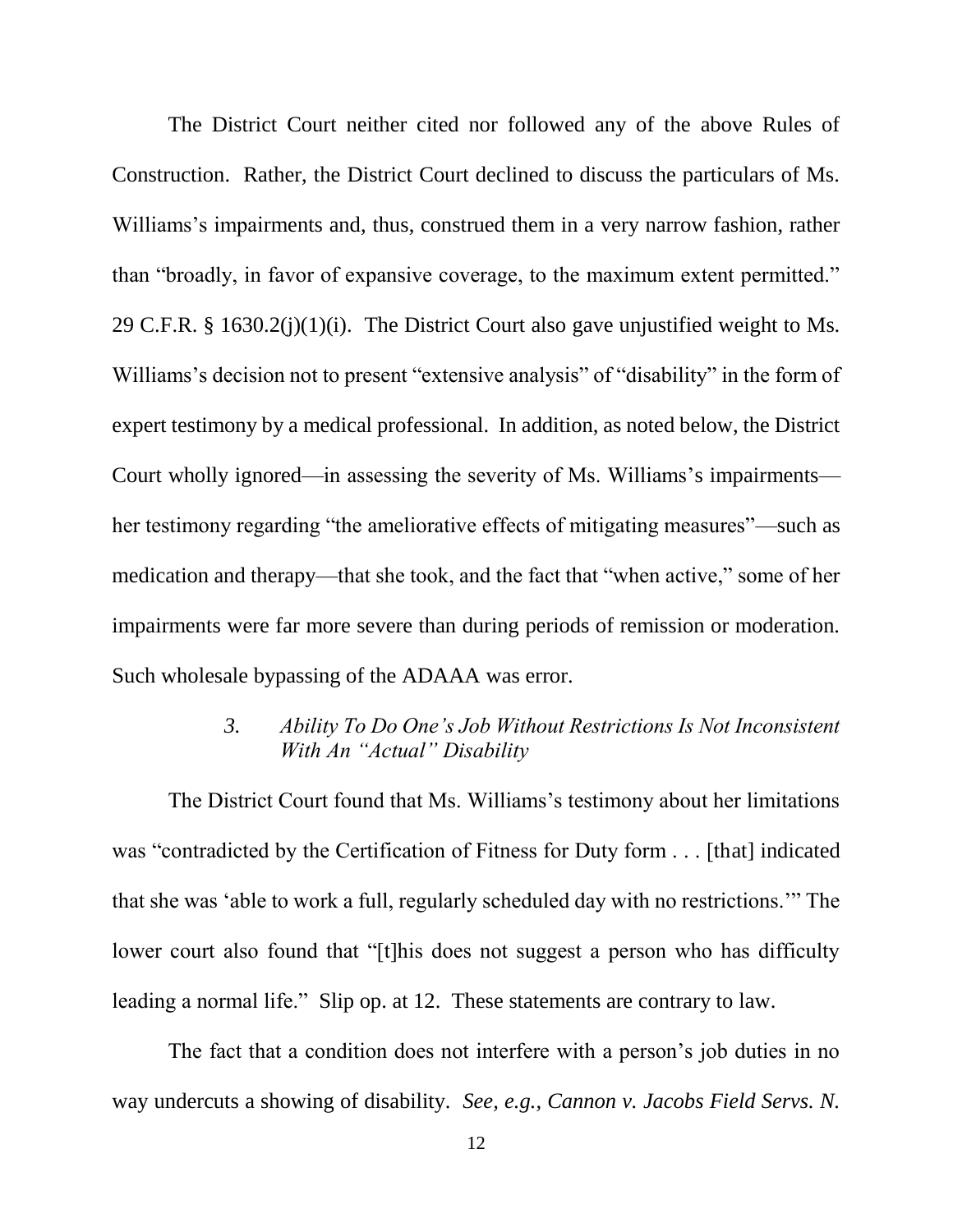*Am., Inc*., 813 F.3d 586, 591 n.3 (5th Cir. 2016) (district court relied on plaintiff's statements that he was able to climb a ladder and needed no accommodation at work, "[b]ut these statements do not undermine the evidence indicating that his injury substantially limits his ability to lift, which is all that is required"). *See also Summers v. Altarum Institute, Corp*., 740 F.3d 325, 331 (4th Cir. 2014) ("If the fact that a person could work with the help of a wheelchair meant he was not disabled under the Act, the ADA would be eviscerated."); *Suggs v. Cent. Oil of Baton Rouge, LLC*, No. CIV.A. 13-25-RLB, 2014 WL 3037213, at \*4 (M.D. La. July 3, 2014) ("The very existence of the ADA recognizes that a disability and gainful employment are not mutually exclusive."), *quoting Mercer v. Arbor E & T, LLC*, No. 11–3600, 2013 WL 164107, at \*13 (S.D. Tex. Jan.15, 2013). This was true even before the ADAAA. *See, e.g., Toyota Motor Mfg., Kentucky, Inc. v. Williams*, 534 U.S. 184, 201 (2002) ("There is also no support in the Act, our previous opinions, or the regulations for the Court of Appeals' idea that the question of whether an impairment constitutes a disability is to be answered only by analyzing the effect of the impairment in the workplace.").

The District Court also found that disability is inconsistent with "leading a normal life." Slip op. at 12. This doubtless comes as a great surprise to many people with disabilities who do live "normal" lives. In any event, this statement finds no support in the statute, regulations, or ADAAA case law.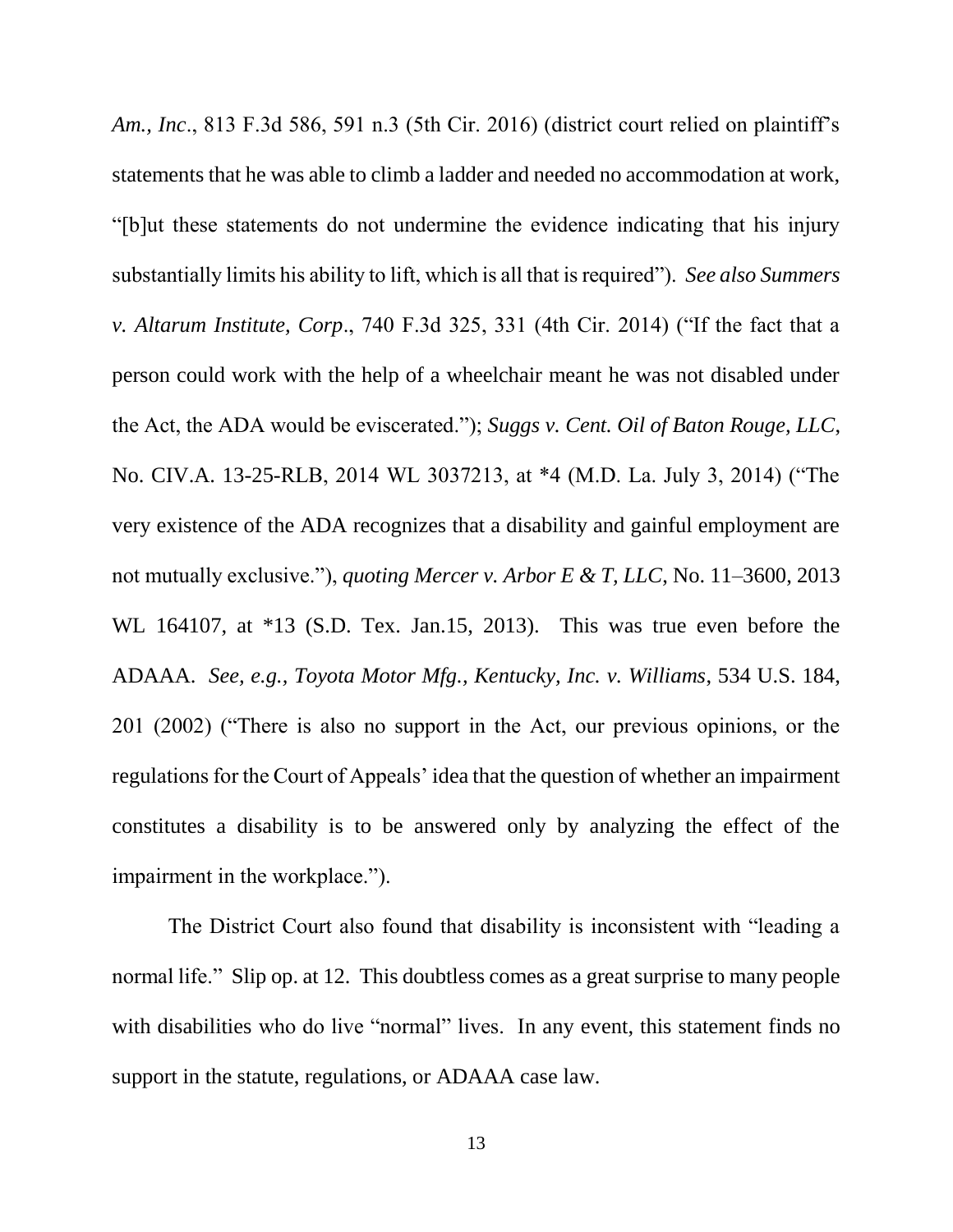#### *4. Expert Testimony Was Not Required Here*

The District Court held that a "self-serving declaration, without medical documentation," is insufficient to establish an "actual" disability as a matter of law. Slip op. at 12. That is incorrect as to both points.

First, even before the ADAAA, courts recognized that experts were not always required to establish an ADA disability. *See, e.g., E.E.O.C. v. AutoZone, Inc*., 630 F.3d 635, 643–44 (7th Cir. 2010) ("No language in the ADA or implementing regulations states that medical testimony is required. In fact, the Supreme Court has concluded very much to the contrary. The *Williams* Court noted that it is 'insufficient for individuals attempting to prove disability status . . . to merely submit evidence of a medical *diagnosis* of an impairment. Instead, the ADA requires those claiming the Act's protection to prove a disability by offering evidence that the extent of the limitation caused by their impairment *in terms of their own experience* is substantial.'"), *quoting Toyota Motor Mfg., Kentucky, Inc. v. Williams*, 534 U.S. 184, 198 (2002) (emphasis supplied); *Head v. Glacier Northwest Inc*., 413 F.3d 1053, 1058 (9th Cir. 2005) ("Rather, our precedent supports the principle that a plaintiff's testimony may suffice to establish a genuine issue of material fact."); *Haynes v. Williams*, 392 F.3d 478, 482 (D.C. Cir. 2004) ("Whatever the comparative credibility of medical versus personal testimony, a plaintiff's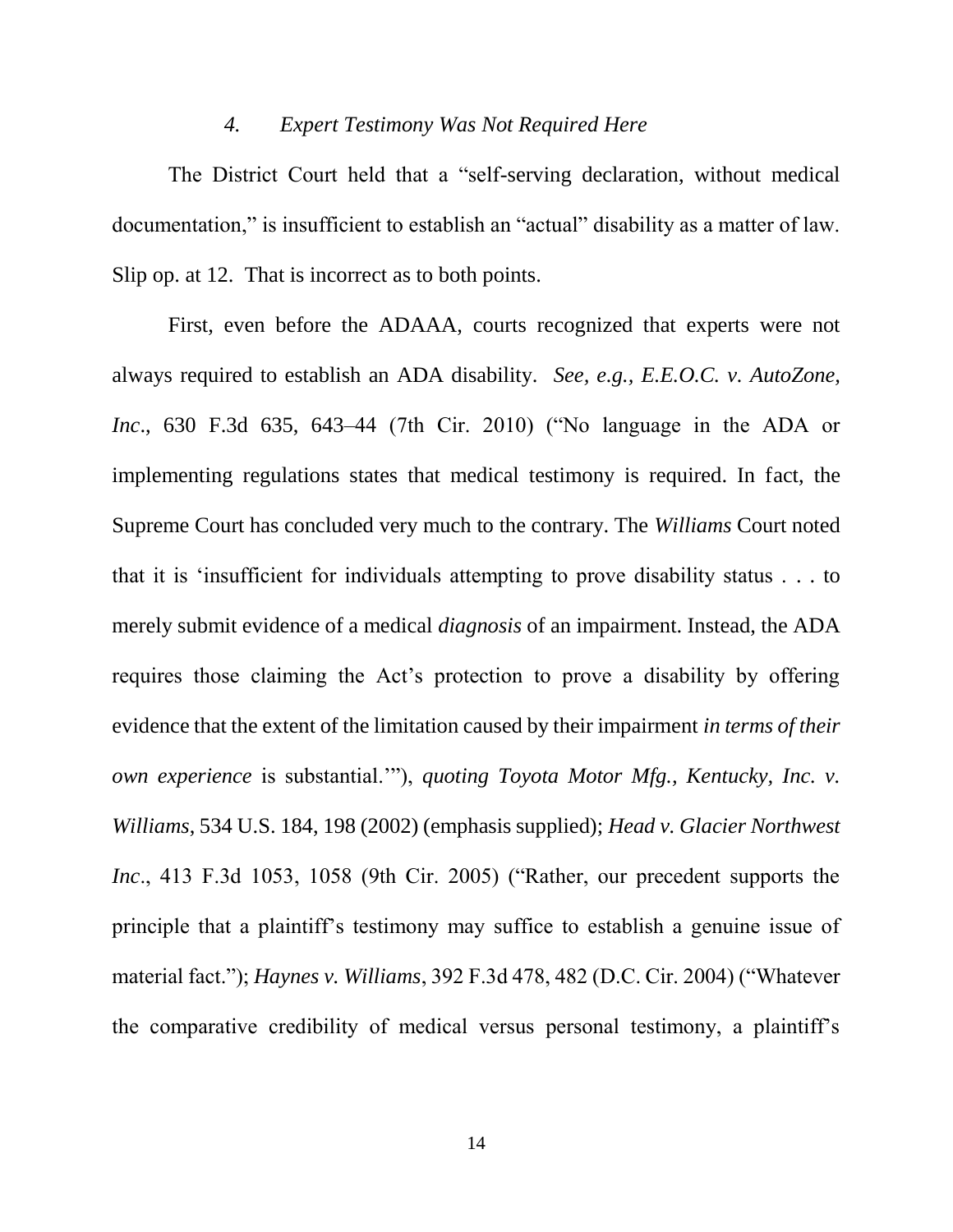personal testimony cannot be inadequate to raise a genuine issue regarding his 'own experience.'"), *citing Toyota Motor*, *supra*.

Moreover, under the ADAAA, assessing substantial limitation by comparing manifestations of a plaintiff's impairments to those of most people "usually will not require scientific, medical, or statistical analysis." 29 C.F.R. § 1630.2(j)(1)(v). *See also Mercer v. Arbor E & T, LLC*, No. 11-cv-3600, 2013 WL 164107, at \*13 (S.D. Tex. Jan. 15, 2013) (plaintiff's own testimony that she had decreased concentration was sufficient to defeat summary judgment; comparison to most people in the general population usually will not require scientific, medical, or statistical analysis; "substantially limits" is not the primary focus and should not demand extensive analysis); *Sechler v. Modular Space Corp*., 2012 WL 1355586, at \*11 (S.D. Tex. Apr. 18, 2012) (in light of Congress' demand for broad construction of disability, court found plaintiff's own testimony—that alcoholism caused difficulty thinking, concentrating, communicating, and interacting with others—sufficient to establish unique limitations as compared to most people, for purposes of defeating summary judgment).

Second, the District Court criticized Ms. Williams's declaration as "selfserving." Slip op. at 12. This is confusing because a non-movant's summaryjudgment testimony is proper even if self-serving. As this Court has observed, "[t]o hold otherwise would signal that an employee's account could never prevail over an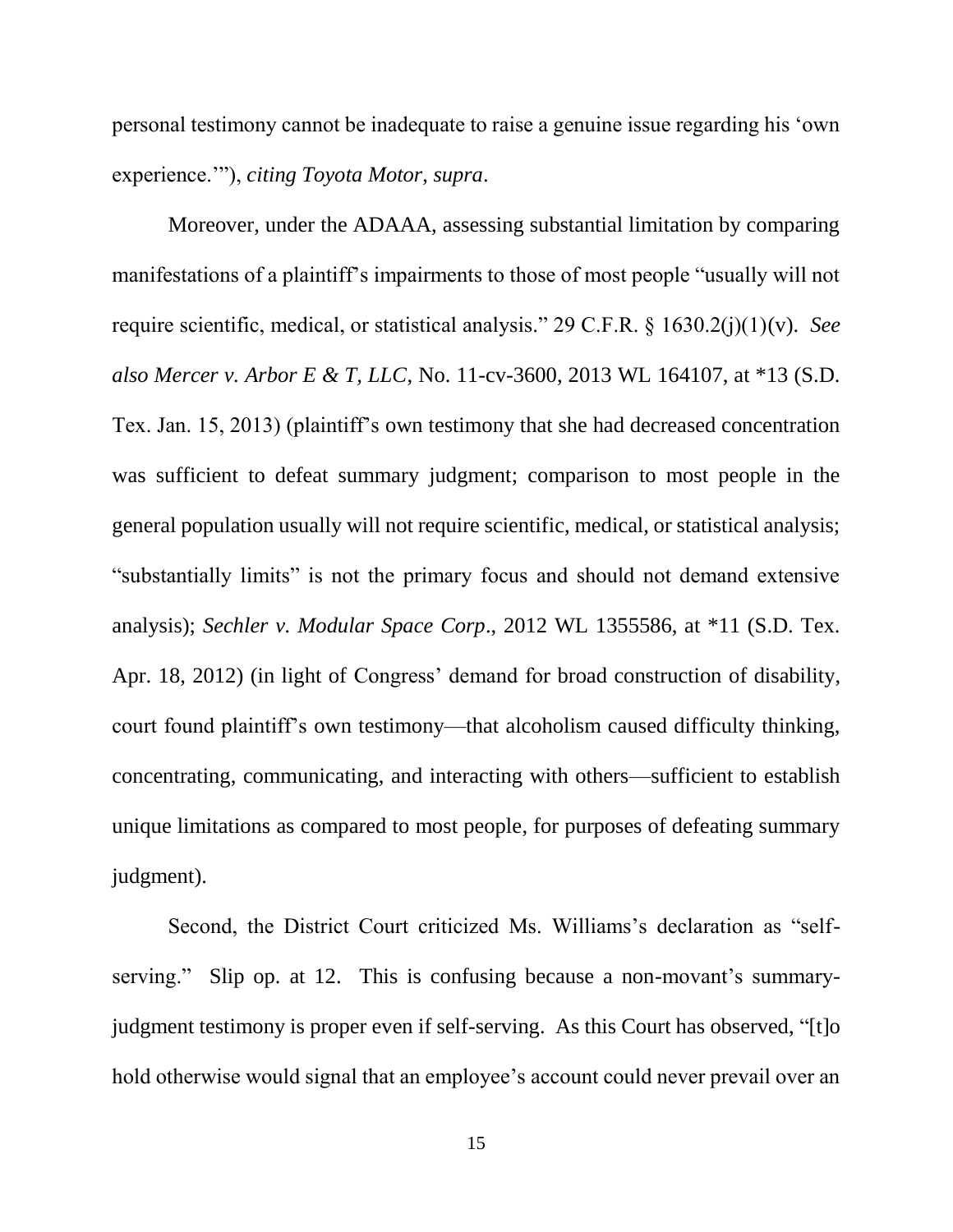employer's. This would render an employee's protections against discrimination meaningless." *Heinsohn v. Carabin & Shaw, P.C.*, 832 F.3d 224, 245 (5th Cir. 2016). Other Circuits say the same thing.<sup>11</sup> Statements like this one reflect the weighing of evidence and indulging inferences against the non-movant, both of which are improper at summary judgment.

### *5. Williams's Declaration Was Far From Conclusory*

Finally, the District Court dismissed Ms. Williams's declaration as "conclusory." That term has been criticized as meaning different things to different people and in different contexts, $12$  but one definition is stating ultimate or conclusory facts or legal conclusions of law without any specific factual statements or evidence. *Clark v. Am.'s Favorite Chicken Co*., 110 F.3d 295, 297 (5th Cir. 1997). *See also* Black's Law Dictionary (10th ed. 2014) ("[e]xpressing a factual inference without stating the underlying facts on which the inference is based").

The District Court found that Ms. Williams merely stated "in conclusory fashion that her impairments make it difficult to think, concentrate, take care of herself, sleep, and live a normal life." Slip op. at 12, *citing* Williams Declaration,

<sup>11</sup> *See, e.g., Walsh v. N.Y. City Hous. Auth*., 828 F.3d 70, 79–80 (2d Cir. 2016); *Durukan Am., LLC v. Rain Trading, Inc*., 787 F.3d 1161, 1164 (7th Cir. 2015); *Nigro v. Sears, Roebuck & Co*., 784 F.3d 495, 497–98 (9th Cir. 2015); *Lupyan v. Corinthian Colleges Inc*., 761 F.3d 314, 320–21 (3d Cir. 2014); *Feliciano v. City of Miami Beach*, 707 F.3d 1244, 1253 (11th Cir. 2013); *Sanchez v. Vilsack*, 695 F.3d 1174, 1180 n.4 (10th Cir. 2012).

<sup>12</sup> Donald J. Kochan, *While Effusive, "Conclusory" Is Still Quite Elusive: The Story of A Word, Iqbal, and A Perplexing Lexical Inquiry of Supreme Importance*, 73 U. Pitt. L. Rev. 215 (Winter 2011).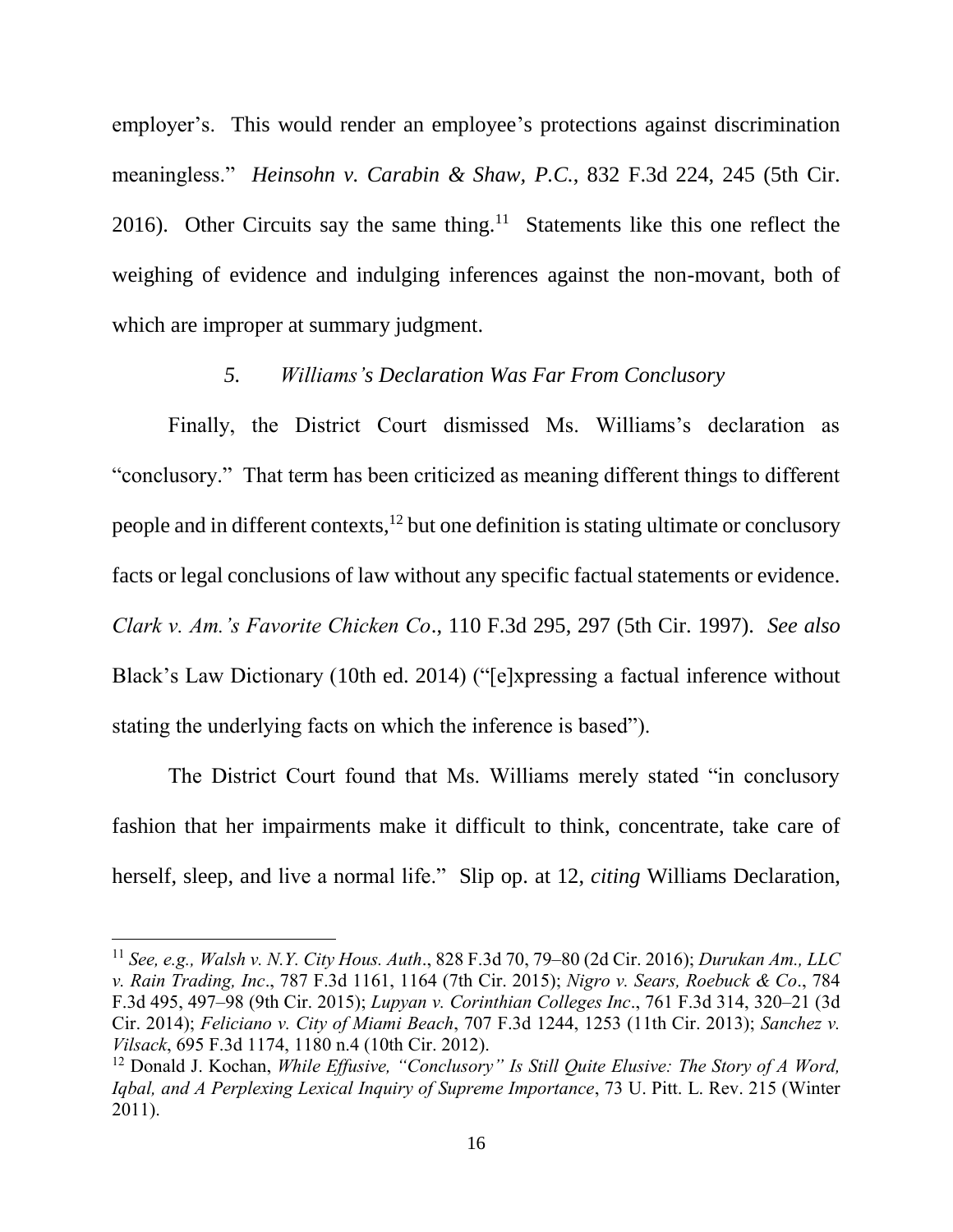App. 20–21, ECF No. 30-1. Again, this is confusing because the declaration did far

more. Ms. Williams testified under oath, and in great detail, that:

- She had PTSD related to sexual abuse in early childhood.  $\parallel$  30.
- Even 20 years later, in college, she had nightmares, flashbacks, depression, avoidance behavior, and startle reactions, and required therapy. ¶ 30.
- Five years after that, her "emotional state deteriorated significantly to the point where I could barely function"; she had trouble falling and staying asleep, to the point that she would be exhausted in the morning; the physical fatigue and emotional drain made it almost impossible to shower, dress, or get out the door and go to work; she "felt like I was in a deep dark emotional pit with a black cloud over me, isolated from the rest of the world above." ¶ 31.
- This depressive episode lasted for two years,  $\parallel$  32, and eventually improved with medication. ¶¶ 34–35. But she had relapses every couple of years, again treated by medication. ¶¶ 36–38.
- In 2012 Ms. Williams was again assaulted while on a date, resulting in depression, tearfulness, and extremely high anxiety. ¶ 39–40. These initially intense symptoms lasted several weeks, and made it very difficult to function or work. ¶ 40. But her overall symptoms lasted for nearly eight months, making it hard to go to work, causing stomach and bowel symptoms resulting in physical pain. ¶ 41.
- The months of symptoms weighed her down "like a very heavy suit of clothes that I . . . couldn't take off," and she stopped going out with friends, socializing, and taking classes. She had trouble forming thoughts and communicating. She had to force herself to run errands or buy food, and had to limit those errands as much as possible, all of was emotionally taxing and exhausting. Simple tasks of everyday living were a great challenge. ¶ 42.
- Ultimately, a fairly minor criticism at work caused her "to crack emotionally," she could not hold herself together emotionally, and she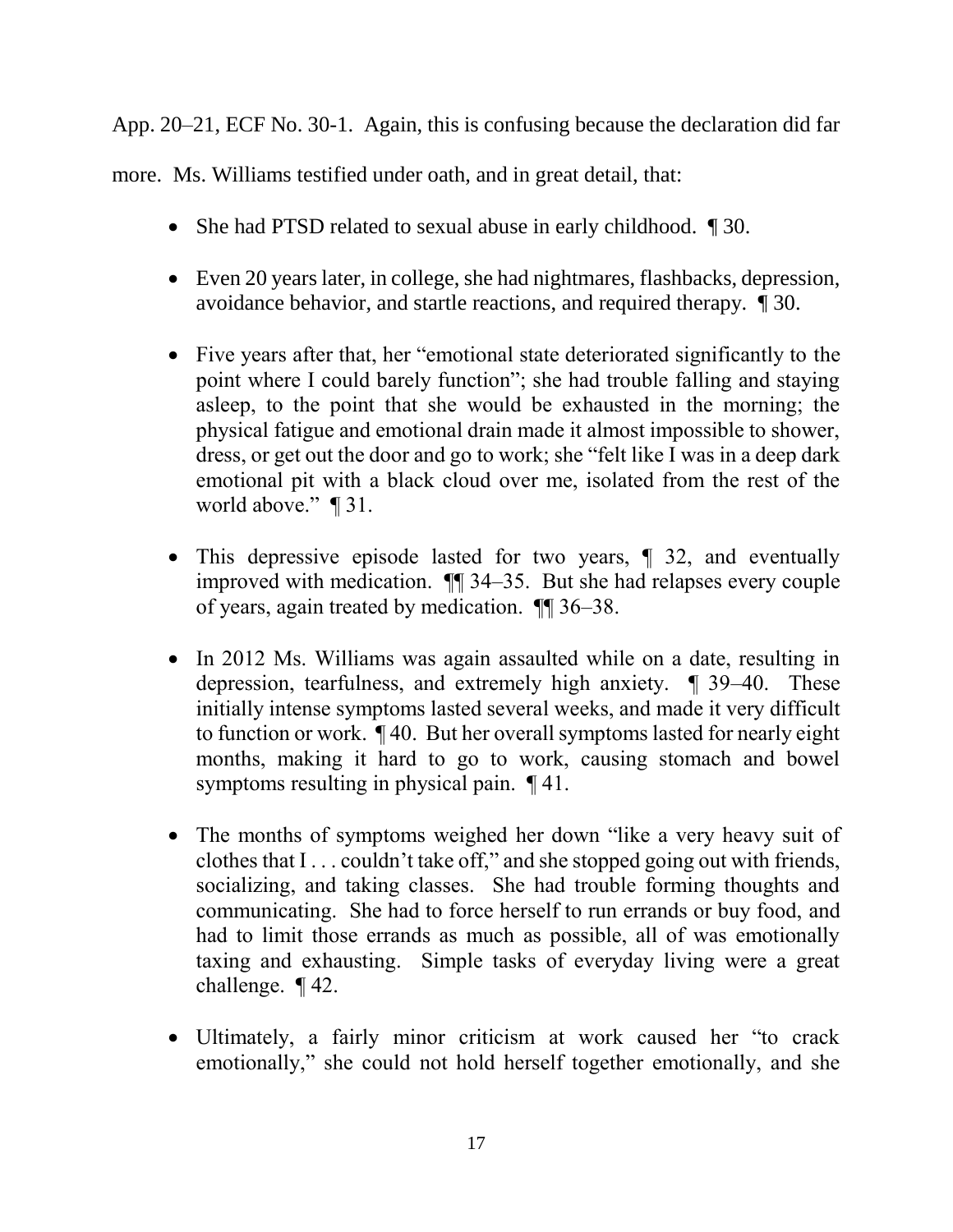began to cry uncontrollably and rambling. ¶ 43. Ms. Williams had to take leave, including FMLA leave. ¶¶ 45–51.

- Ms. Williams was unable to think clearly, felt intensely sad and hopeless, found it nearly impossible to function in daily life, and was incredibly fatigued to the point that all she wanted to do was sleep. She was also unable to form cogent thoughts and communicate normally with others, limited her social contacts, and lost interest in activities she had enjoyed before. *Id*. at ¶ 58.
- Her symptoms were overpowering at times, and she would break out in a heavy sweat, her hands would shake, and her heart would pound. She felt unable to breathe, "as if unseen hands were enclosing [her] neck." Then she would feel hot, nauseous, and dizzy, and had headaches and body pains. She continued to have flashbacks without warning, a sense of fear and panic, and became mistrustful. ¶ 60–61.
- "But most troubling of all, [she] lost faith in God, which had previously been [her] greatest source of strength and hope."  $\P$  61.
- Eventually, her symptoms subsided with therapy and medication, and she was released back to work. ¶ 52.

Under the ADAAA, the District Court was required by the Rules of Construction to construe the definition of disability "in favor of broad coverage ... to the maximum extent permitted by the terms of this Act." 42 U.S.C. § 12102(4)(A); 29 C.F.R. § 1630.1(c)(4). Plainly, the District Court did not do so, and this default surely contributed to a finding of no actual disability.

The ADAAA's Rules of Construction also require the lower court to assess Ms. Williams without regard to mitigating measures, 42 U.S.C. § 12102(4)(E)(i); 29 C.F.R. § 1630.2(j)(1)(vi), like medication, 42 U.S.C. § 12102(4)(E)(i), and therapy, 29 C.F.R. § 1630.2(j)(5)(v). Moreover, because her symptoms were episodic, her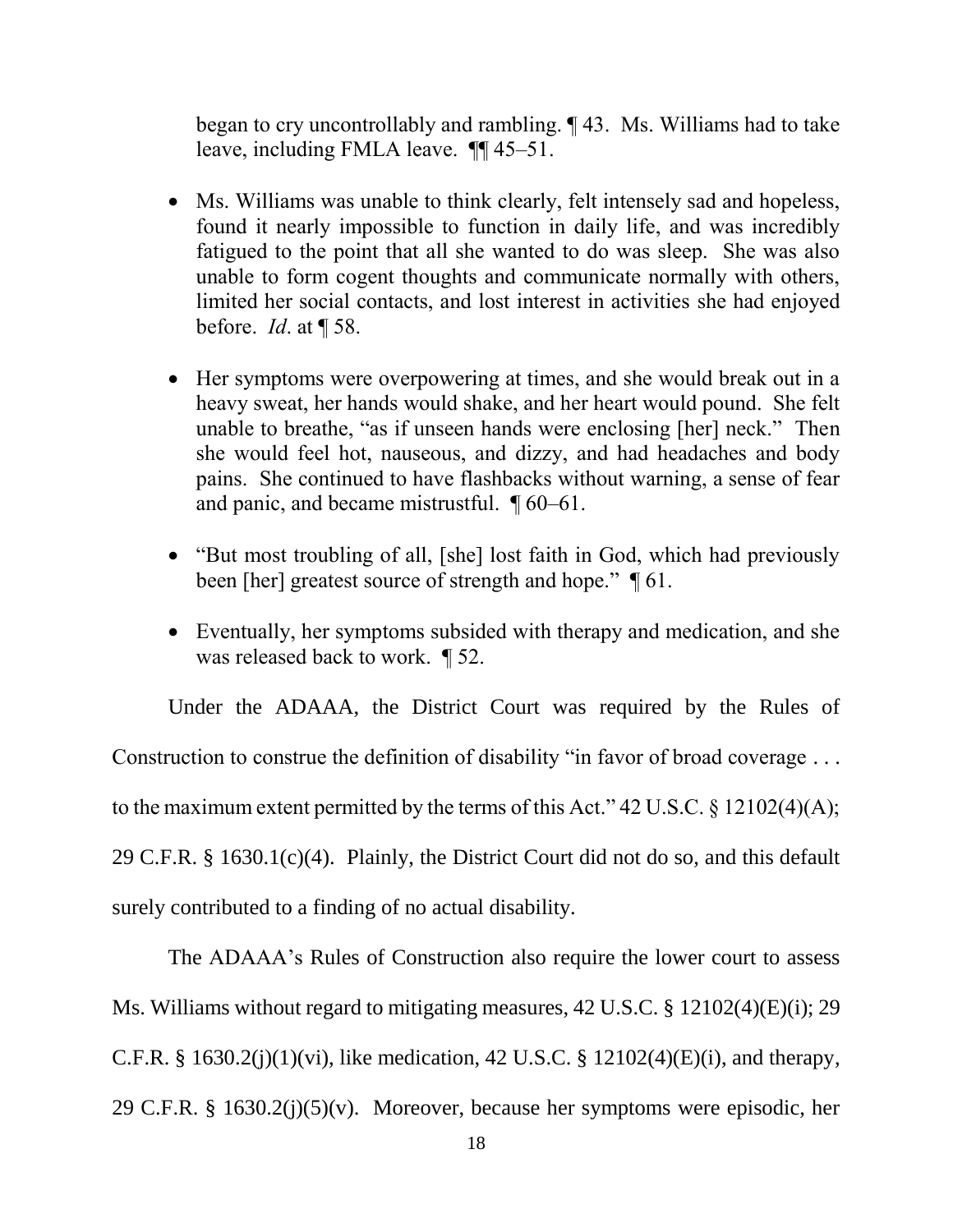disability had to be assessed in its active state, 42 U.S.C. § 12102(4)(D); 29 C.F.R. § 1630.2(j)(1)(vii), when her symptoms were most pronounced. There is little doubt that her testimony reflects a substantial limitation in various life activities, when viewed without mitigating measures and in the active state.

The court below likened this case to the pre-ADAAA decision in *Waldrip v. Gen. Elec. Co*., 325 F.3d 652 (5th Cir. 2003). There, this Court observed that the plaintiff "just asserts his conclusion that 'pancreatitis is a serious condition that substantially limits his major life function of eating and digesting.'" *Id*. at 656. Not only is the ADAAA's broad-coverage mandate strikingly different from the "demanding standard" applicable to that case, but Ms. Williams's testimony is also strikingly different from Waldrip's testimony. Ms. Williams did far more than "just assert" a disability. Rather, she testified in great detail to the seriousness of her conditions and to the ways they substantially limited her in performing major life activities. In this case, her testimony sufficed to create at least a genuine issue whether a reasonable jury would find that she had an actual disability under the ADA.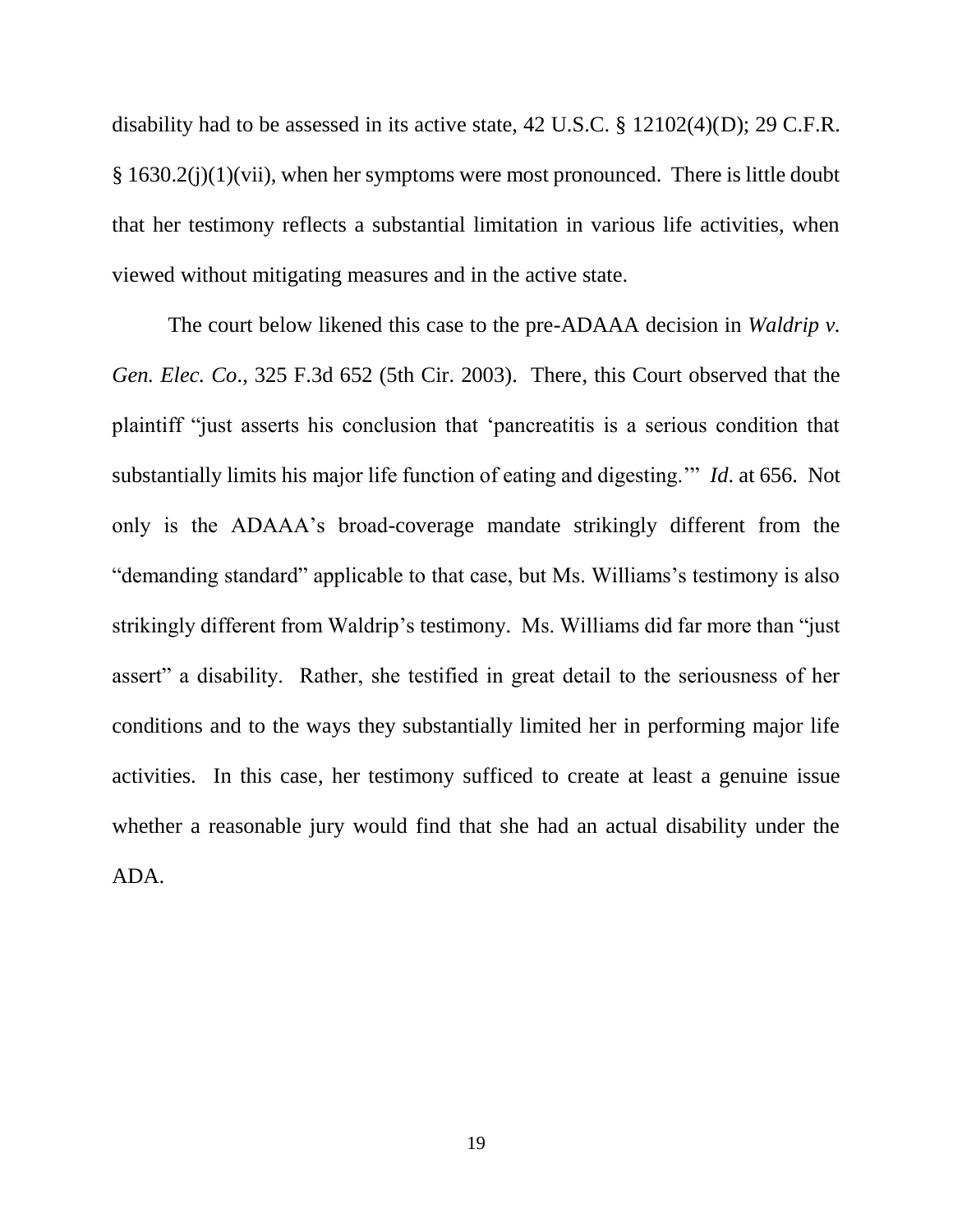#### **CONCLUSION**

The only basis for the dismissal of the ADA claim below was the finding of no disability. 13 As a result, the District Court erred in dismissing Ms. Williams's disability discrimination claim.

Respectfully submitted,

 /s/ Brian East BRIAN EAST Texas Bar No. 06360800 DISABILITY RIGHTS TEXAS 2222 W. Braker Ln. Austin, Texas 78758 (512) 454-4816 (Phone) (512) 454-3999 (Fax) beast@disabilityrightstx.org

DARA S. SMITH DANIEL B. KOHRMAN WILLIAM ALVARADO RIVERA AARP FOUNDATION LITIGATION 601 E. Street, NW Washington, DC 20049 (202) 434-6280 (Phone) dsmith@aarp.org

MATT KOSKI NATIONAL EMPLOYMENT LAWYERS ASSOCIATION 2201 Broadway, Suite 402 Oakland, CA 94612 (415) 296-7629 (Phone) mkoski@nelahq.org

*Attorneys for Amici Curiae*

 $13$  Slip op. at 15.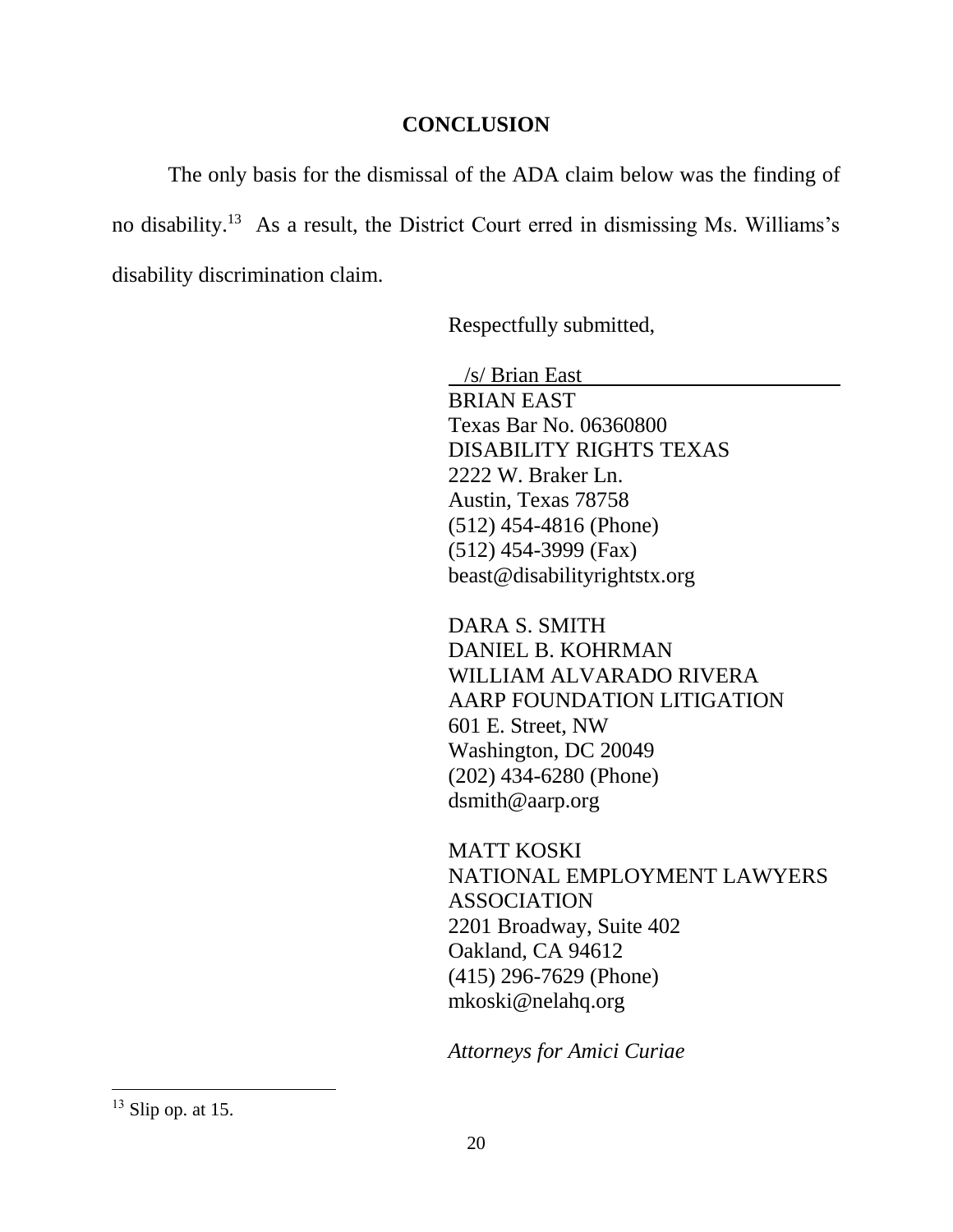#### **CERTIFICATE OF COMPLIANCE**

1. This brief complies with the type-volume limitation of FED. R. APP. P.  $32(a)(7)(B)$  and FED. R. APP. P. 29(d), because this brief contains 5,297 words, excluding the parts of the brief exempted by FED. R. APP. P.  $32(a)(7)(B)(iii)$ .

2. This brief complies with the typeface requirements of FED. R. APP. P.  $32(a)(5)$  and the type-style requirements of FED. R. APP. P.  $32(a)(6)$ , because this brief has been prepared in a proportionally spaced typeface using Microsoft Word software, in Times New Roman 14-point font in text, and Times New Roman 12 point font in footnotes.

> /s/ Brian East BRIAN EAST